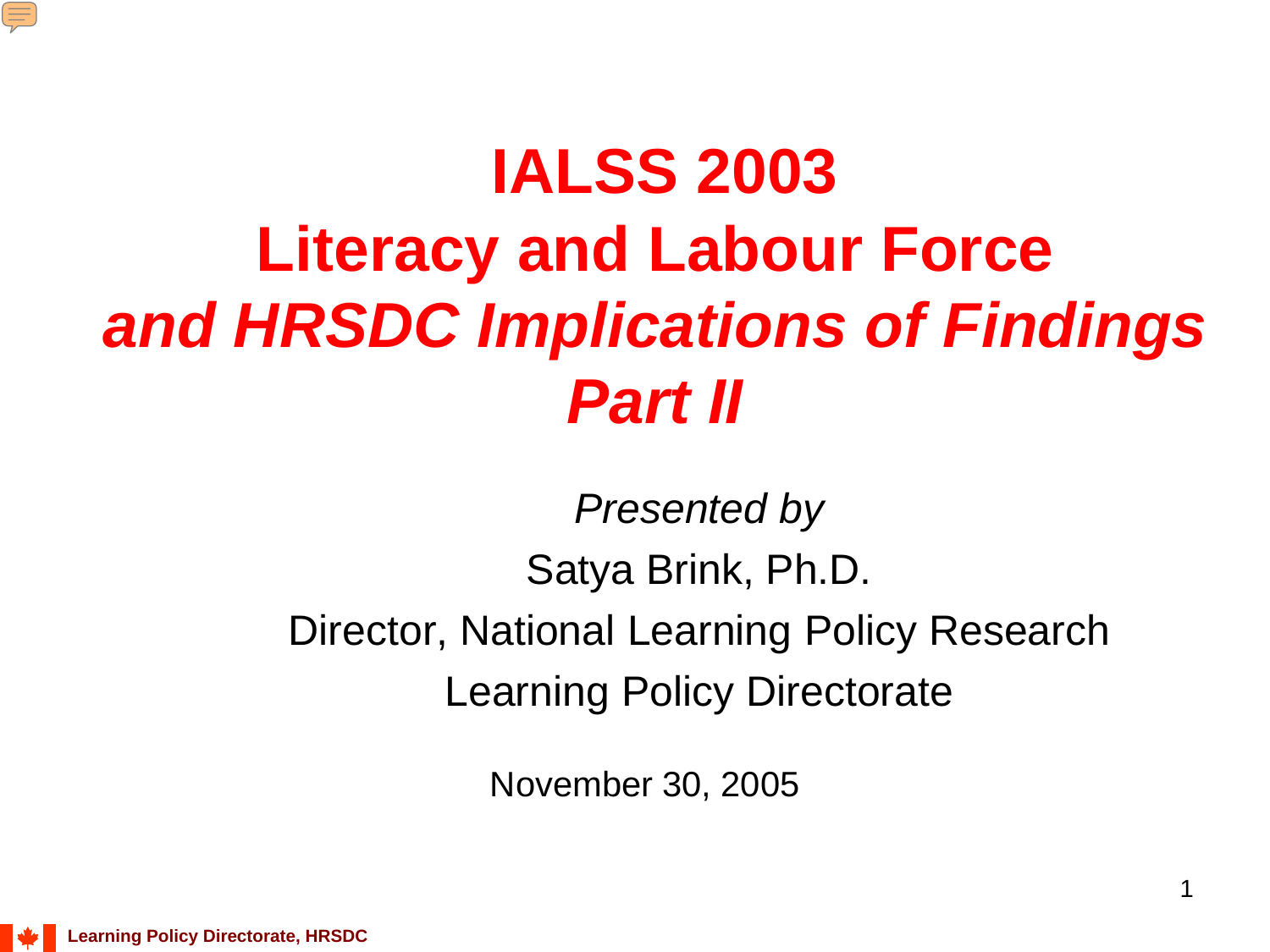## **Policy Research Questions**

- What is the level of literacy proficiency in Canada across provinces and territories?
- How is literacy performance distributed in the labor force, occupations, industries and earning groups?
- Do Canadians at all proficiency levels train ?
- Is literacy proficiency associated with ICT use?
- Are health outcomes related to literacy proficiency?
- Is the degree of civic engagement affected by literacy proficiency?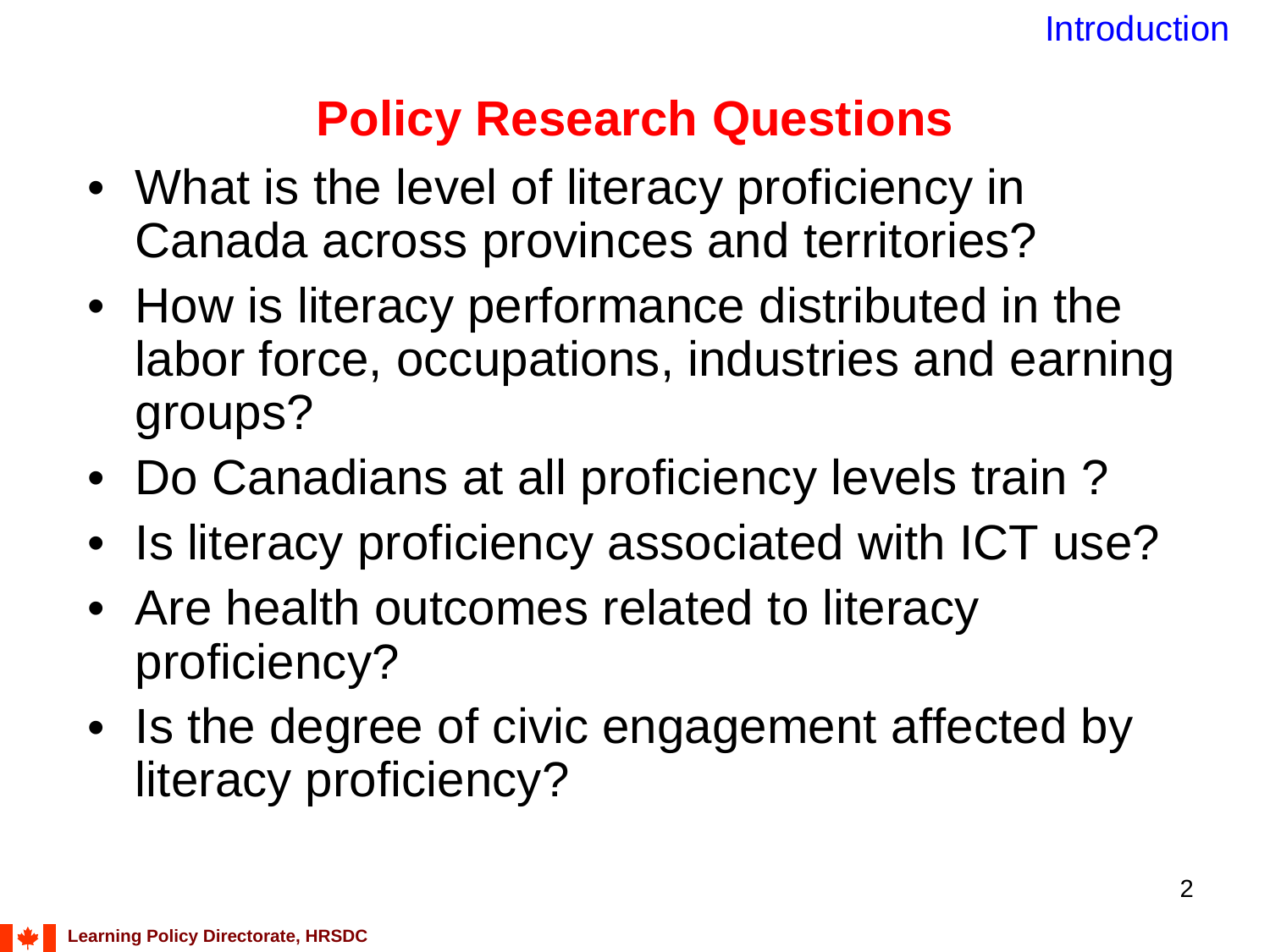

**Introduction** 

## **Measurement of adult competencies**

### **International Adult Literacy Survey (IALS)**

- **Conducted in 1994**
- **Domains:**
	- **Prose**
	- **Document**
	- **Quantitative**
- **Participating regions:** Atlantic, Québec, Ontario, Western Canada (including British Columbia)
- **In Canada, 4500 respondents aged 16-65 representing 18,450,260 adults**

### **International Adult Literacy and Skills Survey (IALSS)**

- **Conducted in 2003**
- **Domains:**
	- **Prose**
	- **Document**
	- **Numeracy (modified)\***
	- **Problem solving\***
- **Participating provinces:**  All provinces and territories
- **In Canada, 20,000 respondents age 16- 65 representing 21,360,683 adults**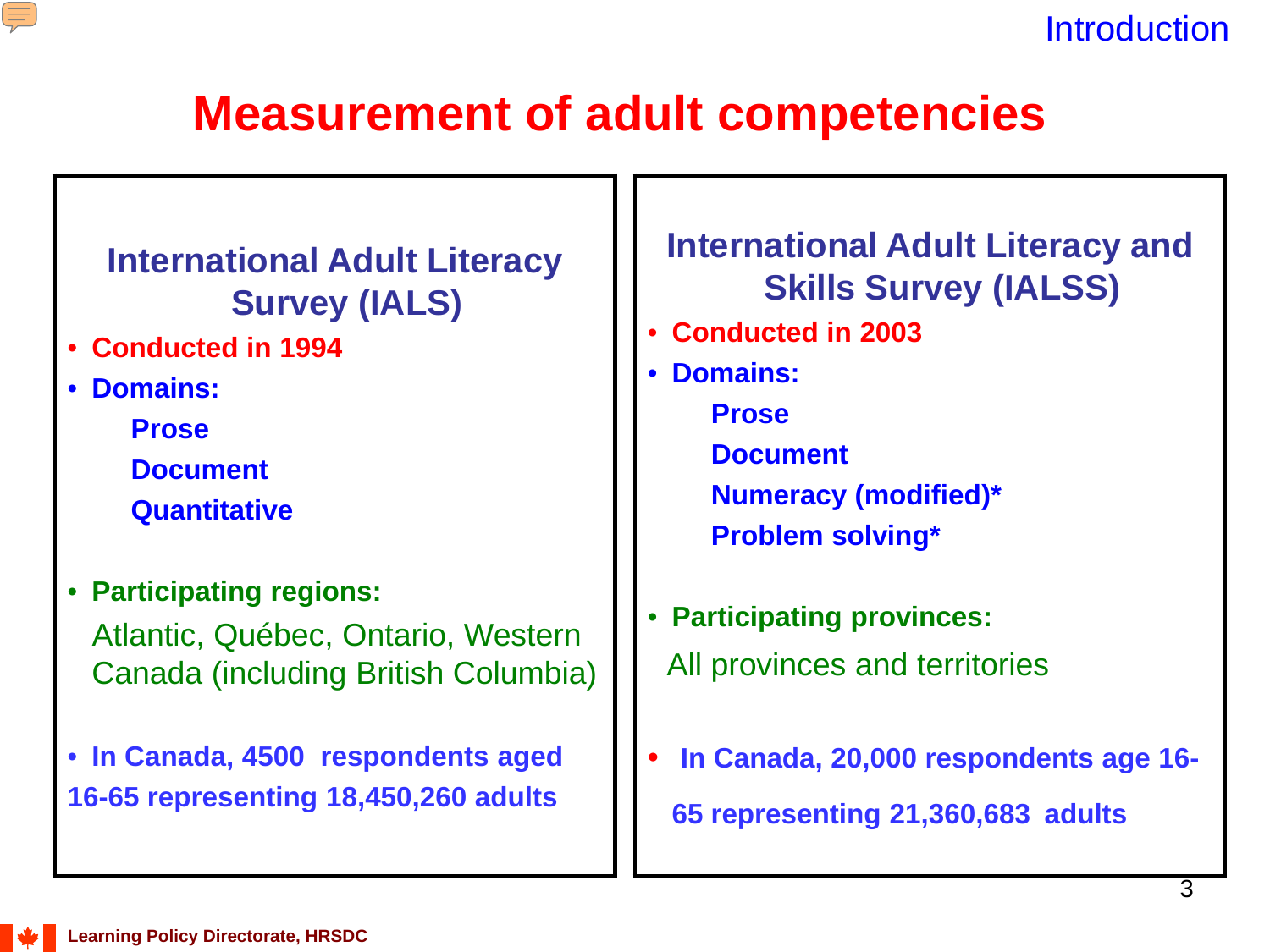### Introduction\*

**Literacy proficiency: the ability to** *understand* **and**  *employ* **printed information in daily activities, at home, at work and in the community. It is not about whether or not one can read but how well one reads. 4 Domains, measure skills at five levels :**

- **Prose:** The knowledge and skills needed to understand and use information from texts including editorials, news stories, brochures and instruction manuals.
- **Document:** The knowledge and skills required to locate and use information contained in various formats, including job applications, payroll forms, transportation schedules, maps, tables, and charts.
- **Numeracy:** The knowledge and skills required to apply arithmetic operations, either alone or sequentially, to numbers embedded in printed materials, such as balancing an account, figuring out a tip, completing an order form or determining the amount of interest on a loan from an advertisement .
- **Problem Solving:** Involves goal-directed thinking and action in situations for which no routine solution procedure is available. The understanding of the problem situation and its step-by-step transformation, based on planning and reasoning constitute the process of problem solving. (Only four proficiency levels)

Prose, document and numeracy scale •**Level 1** 0 - 225 points •**Level 2** 226 -275 points •**Level 3 276-325 points\*** •**Level 4** 326 -375 points •**Level 5** 376 -500 points

**Proficiency level for** modern economy and knowledge-based society

 $\equiv$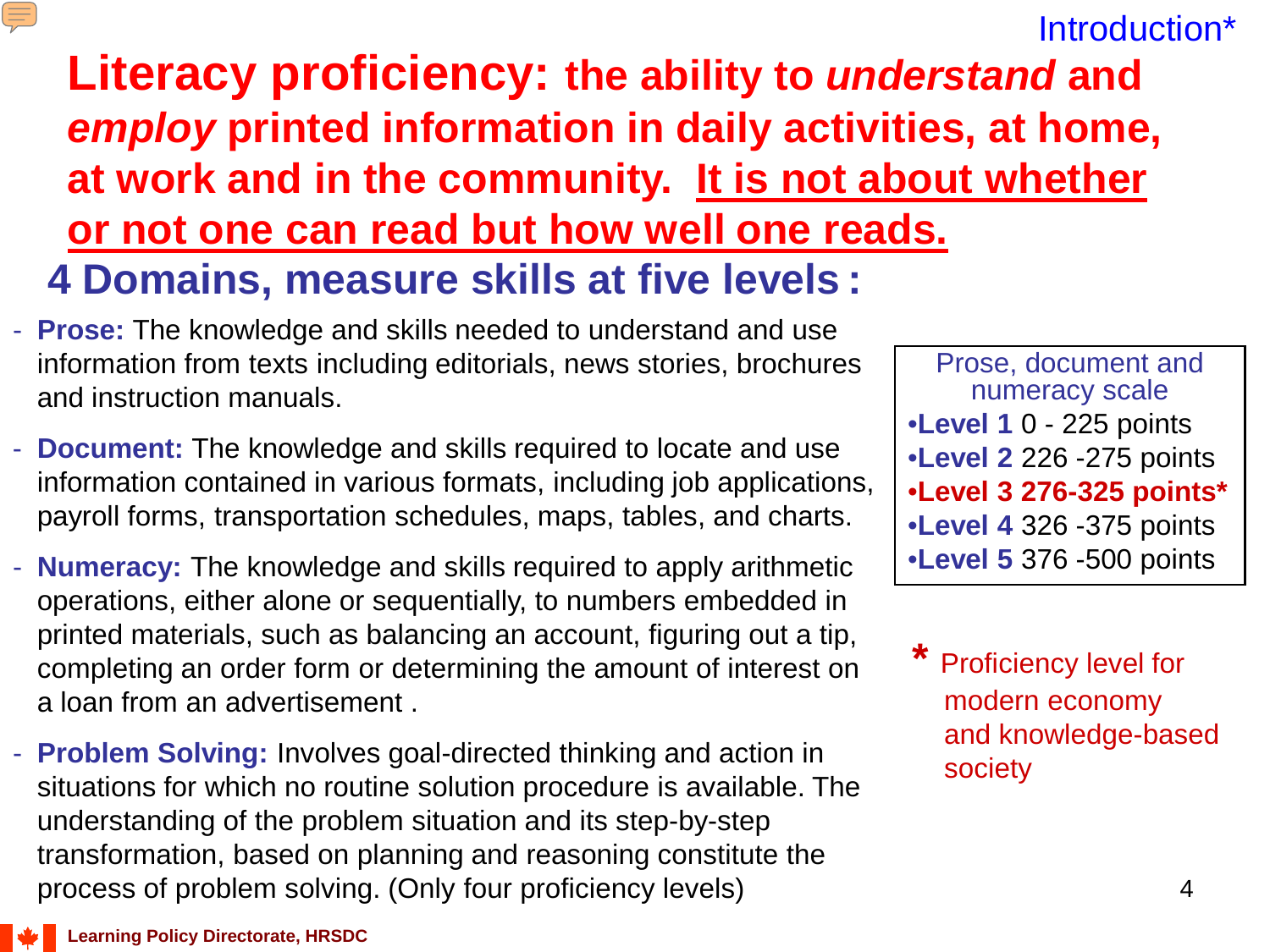

## **Indicators of Canadian performance in national IALSS results**

- Canadian and provincial standing
- Literacy performance in relation to:
	- Employment
	- Occupation
	- Industry
	- Earnings
	- Adult training participation
	- ICT
	- Civic engagement
	- Health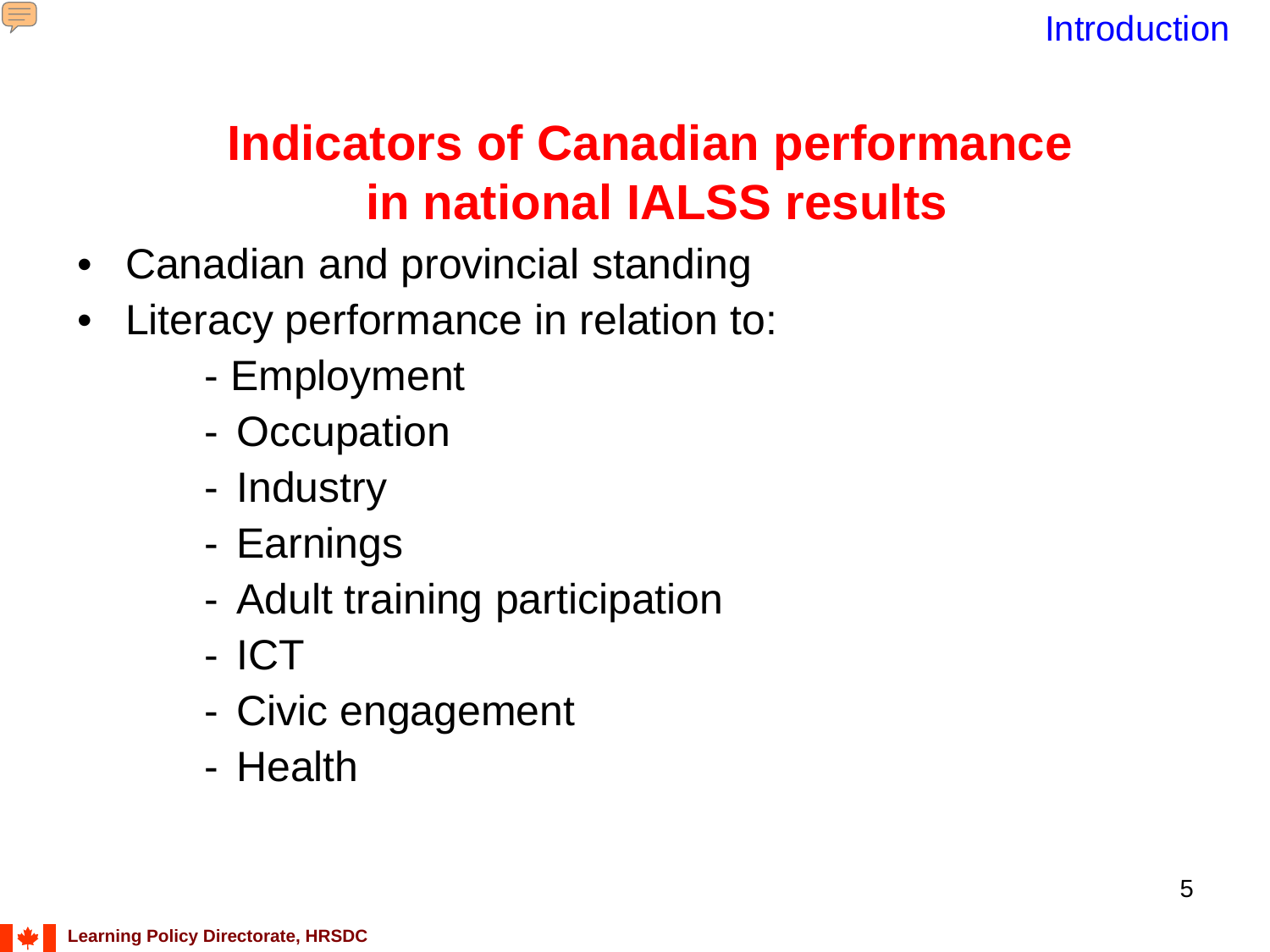#### **Canadian performance**

## Percent of Canadian population (16 to 65) at each prose literacy level, in IALS and ALL



Differences at each level between IALS and ALL are not statistically significant

复

6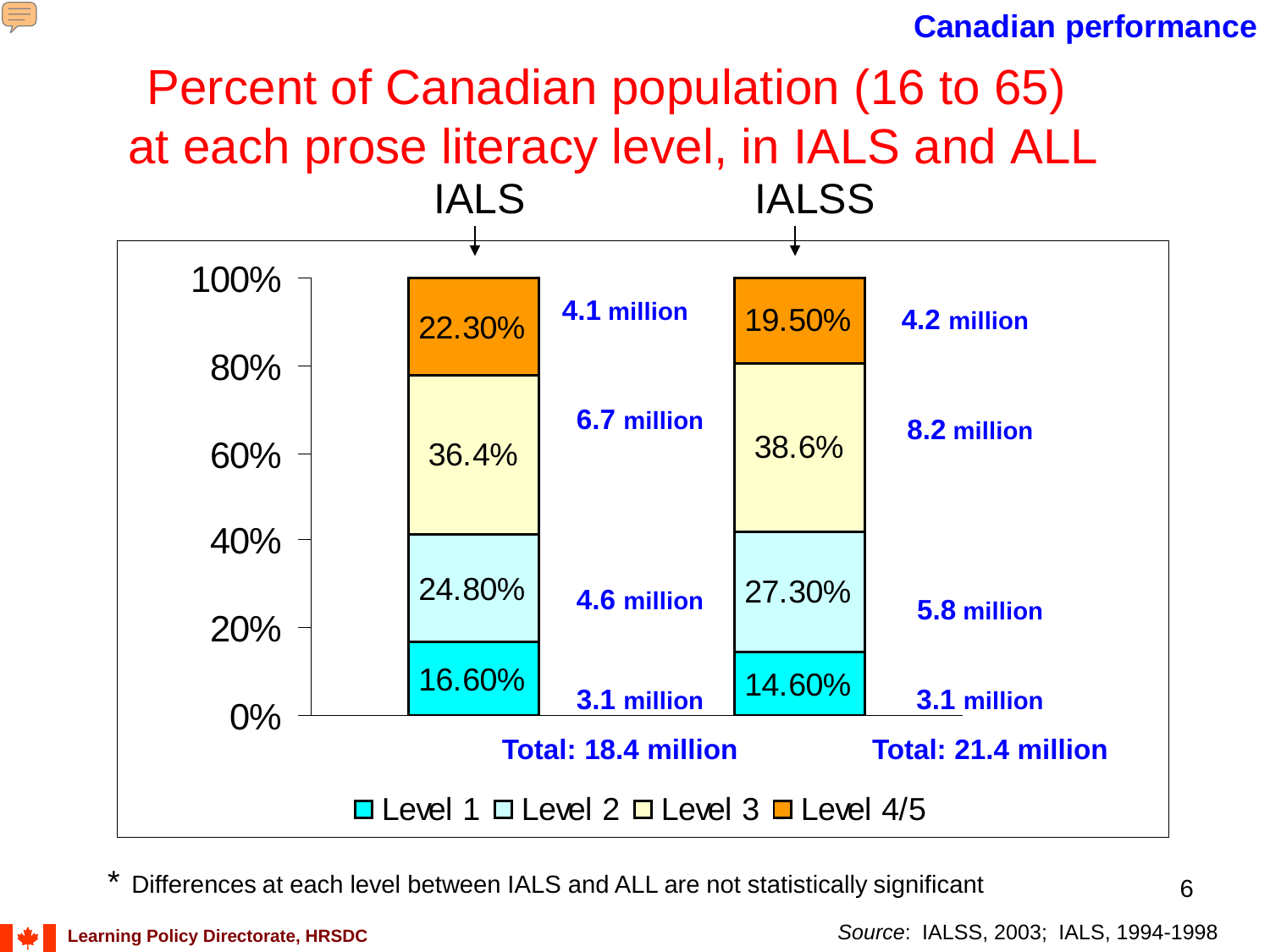

## Canadian proficiency varied across domains and population age

Average proficiency scores by labour force status, population 16 and older and population 16 to 65, Canada, 2003

|                                 | <b>Prose</b> | <b>Document</b> | <b>Numeracy</b> | <b>Problem</b><br><b>Solving</b> |
|---------------------------------|--------------|-----------------|-----------------|----------------------------------|
| 16 and older                    | 272          | 271             | 263             | 266                              |
| <b>16 to 65</b><br>years of age | 281          | 281             | 272             | 274                              |



- Below level 3

*Source:* IALSS, 2003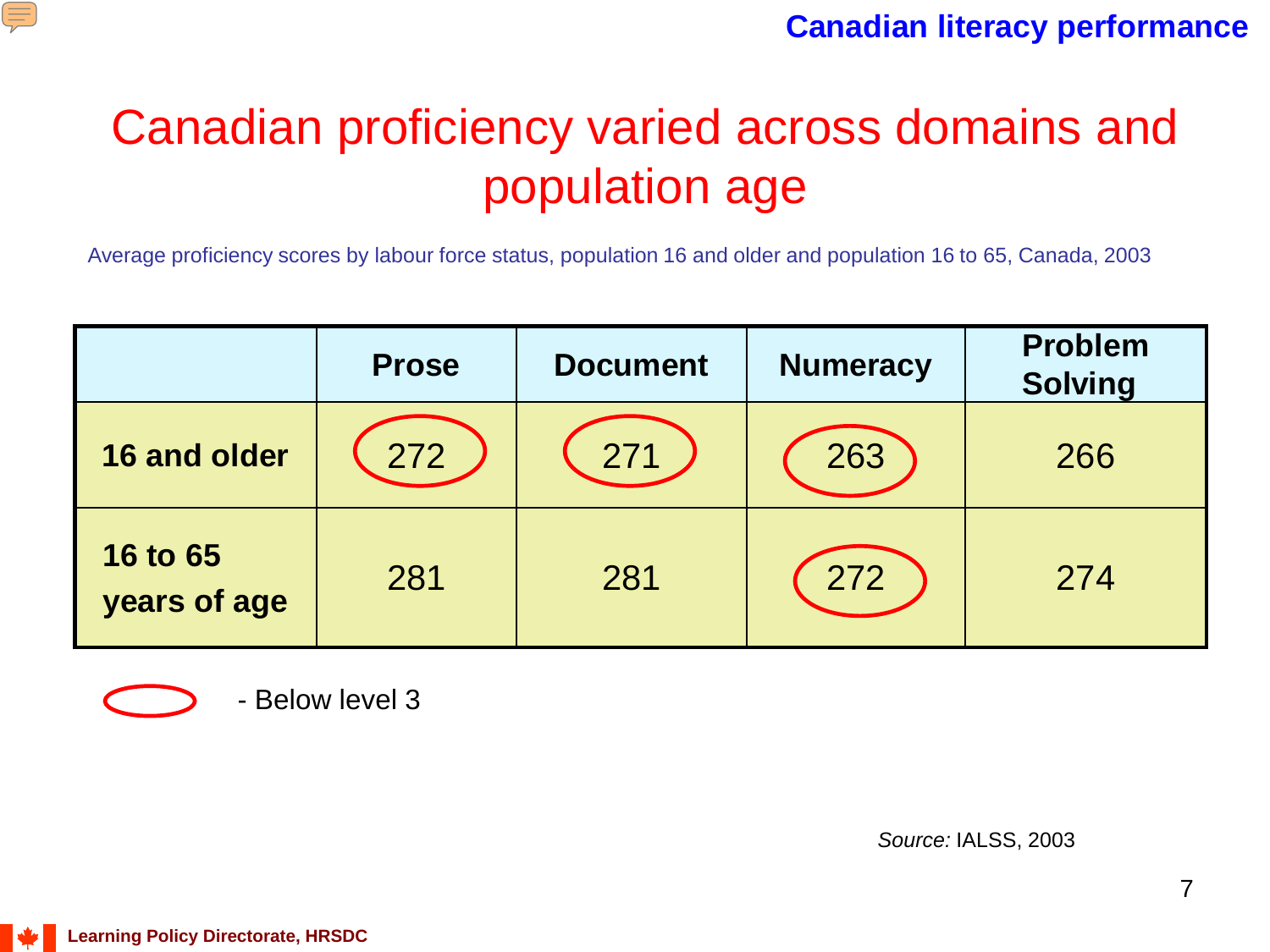

#### **Canadian literacy performance**

## The working age population (16-65) have higher average scores than the population 16 and over

Comparisons of provinces and territories average scores in prose by population age 16-65 and 16 and over, 2003

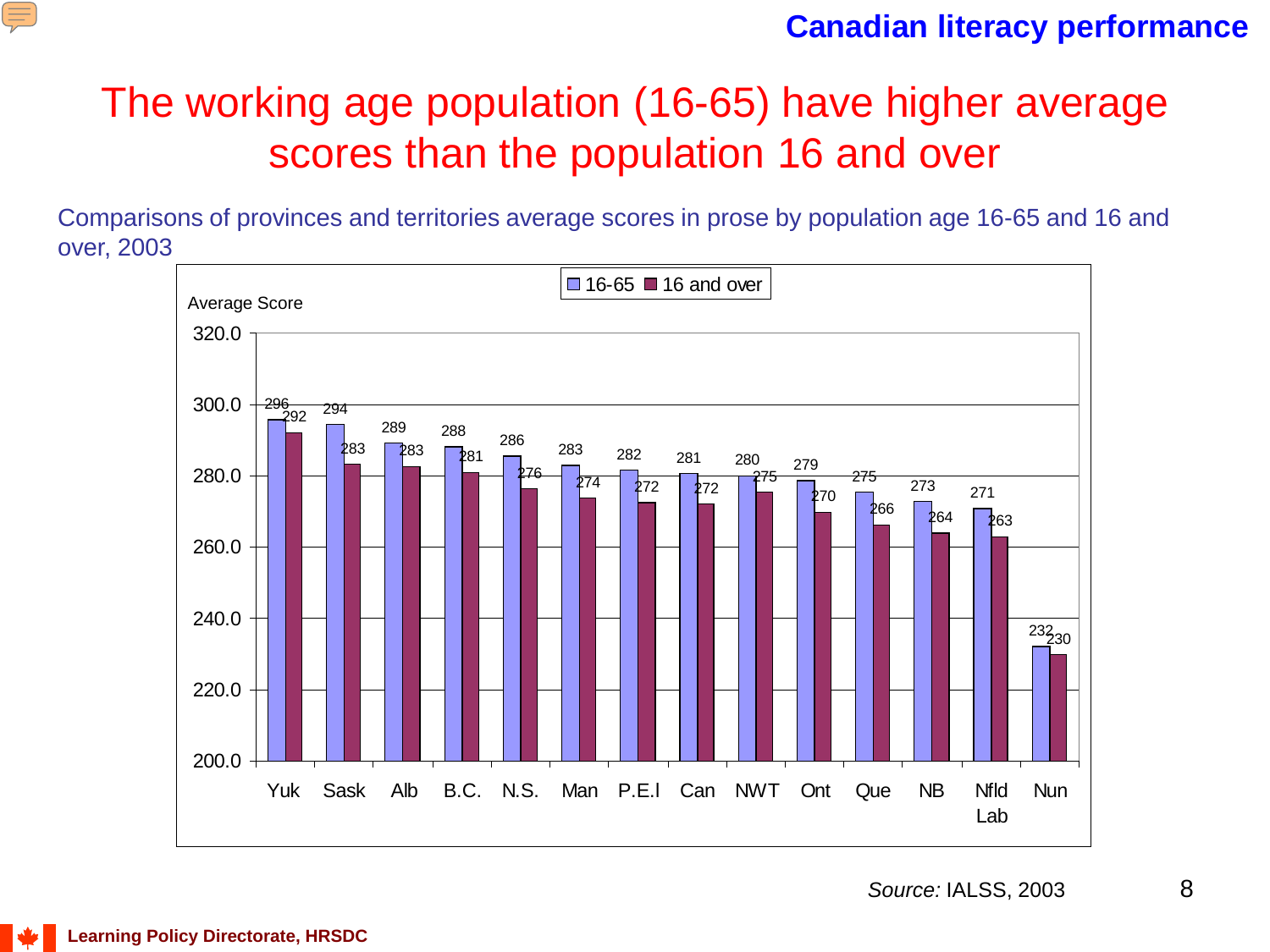### The distribution of prose literacy proficiency differs by age of the population **Canadian literacy performance**

Per cent of population aged 16 and older and 16-65 at each prose level, 2003



E

*Source:* IALSS, 2003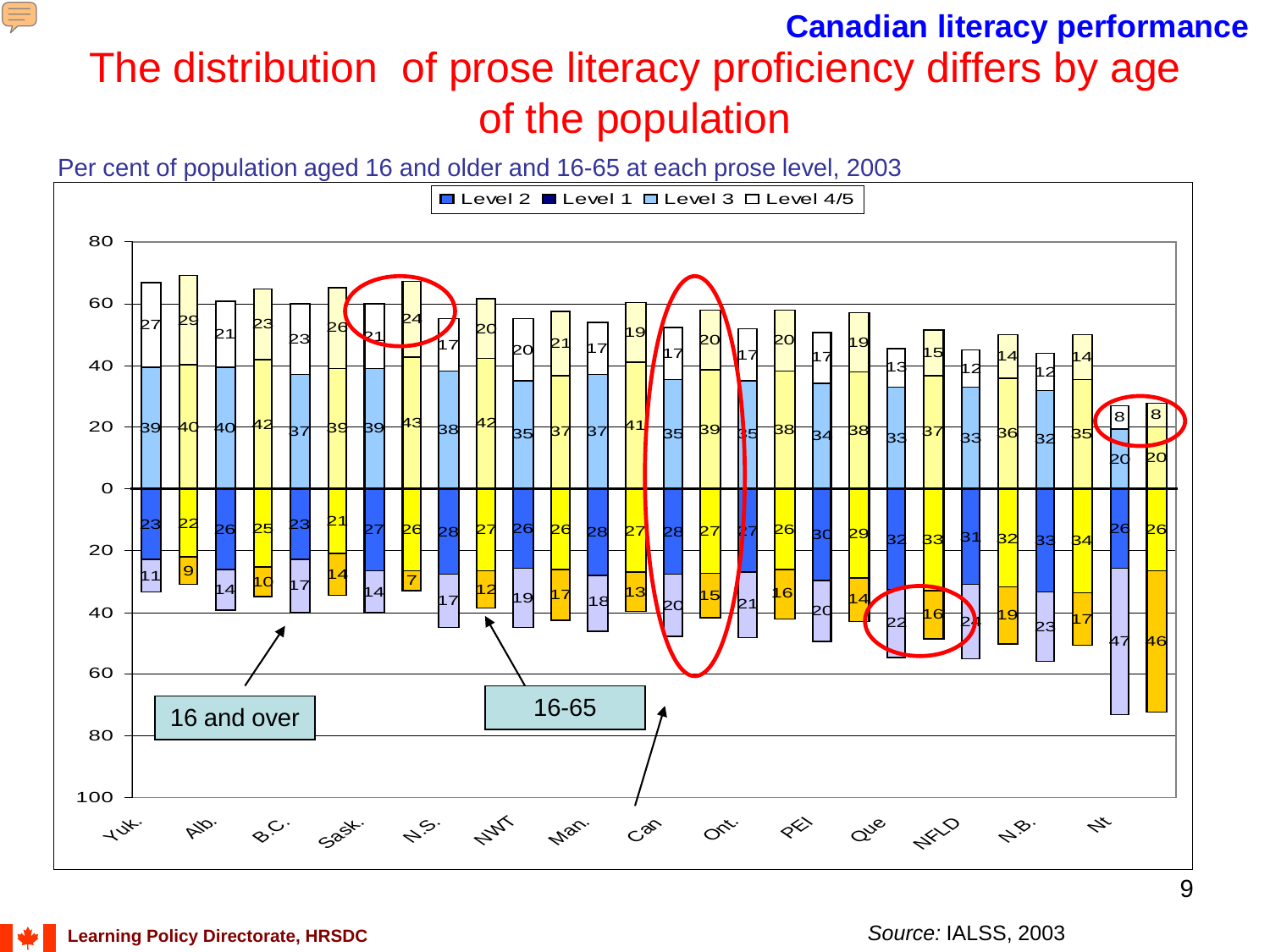![](_page_9_Picture_0.jpeg)

### **Literacy performance- Employment**

Among Canadians, those who are employed have higher average proficiency scores than those who are either unemployed or those who are not in the labour force

Average proficiency scores by labour force status, population 16 to 65, Canada, 2003

![](_page_9_Figure_4.jpeg)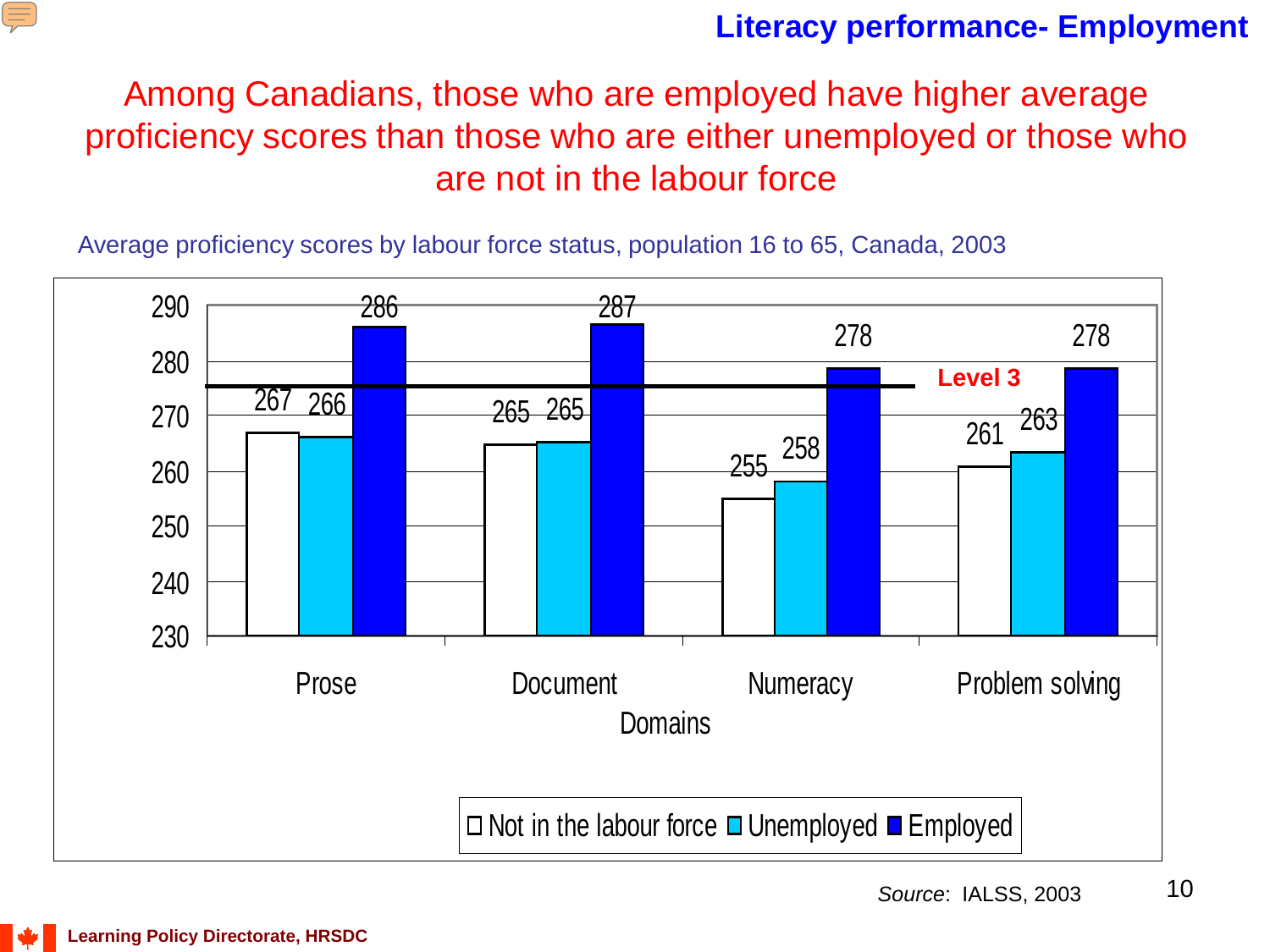### About 62 per cent of employed Canadians have average document literacy scores at Level 3 or above **Literacy performance- Employment**

Per cent of labour force population by document literacy levels, population 16 to 65, Canada and Regions, 2003

![](_page_10_Figure_2.jpeg)

E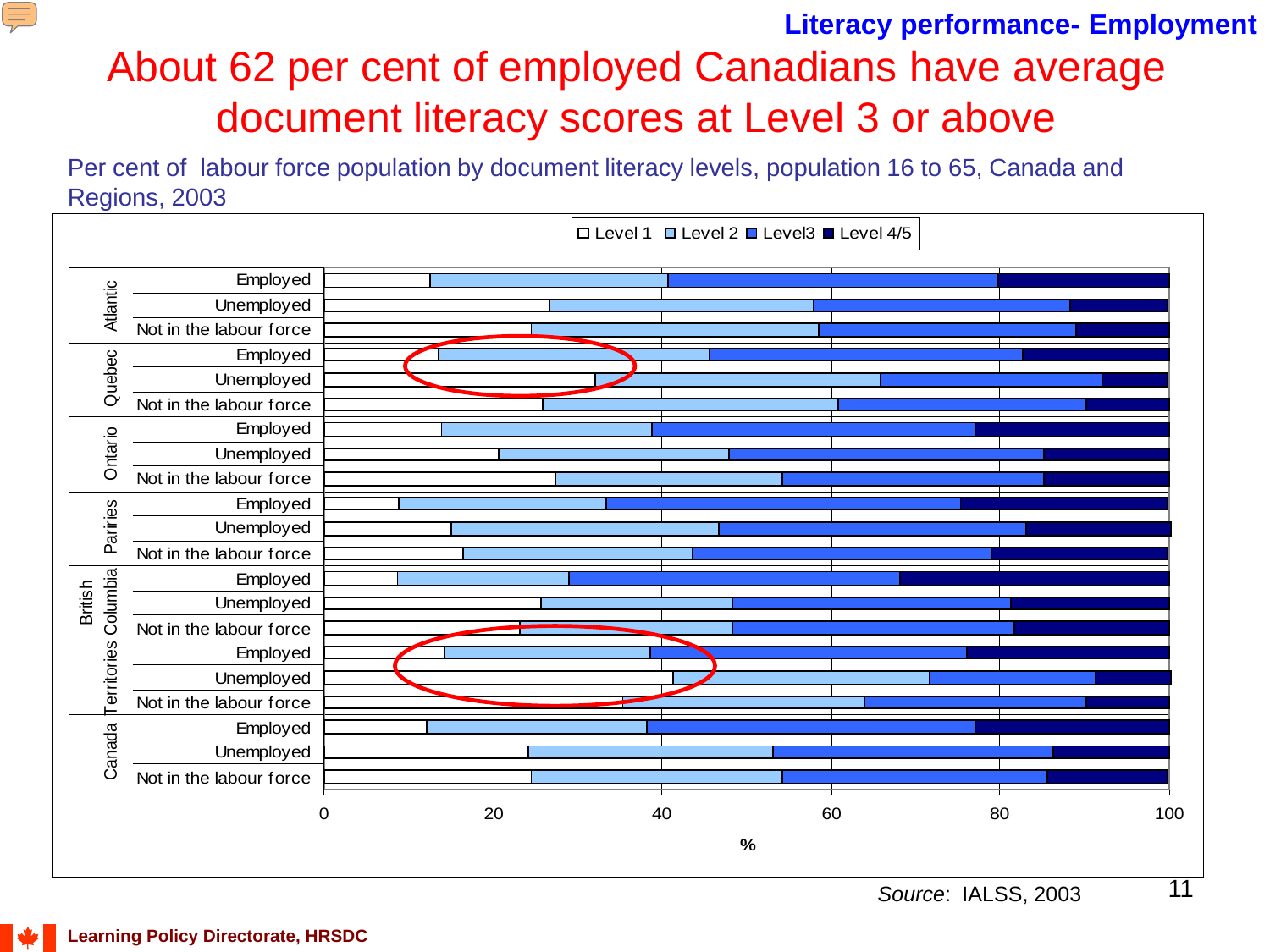![](_page_11_Picture_0.jpeg)

### **Literacy performance- Employment**

### The average literacy scores of immigrants present in the labour force was below level 3

Mean of PROSE by immigrant status and labour force status, age 16-65

| <b>Immigrant status</b>      | <b>Labour force status</b> | <b>Mean</b> | s.e. |
|------------------------------|----------------------------|-------------|------|
| Canadian born                | Not in labour force        | 275         | 1.9  |
| Canadian born                | <b>Unemployed</b>          | 272         | 4.1  |
| <b>Canadian born</b>         | <b>Employed</b>            | 293         | 0.9  |
| <b>Established immigrant</b> | Not in labour force        | 236         | 6.0  |
| <b>Established immigrant</b> | Unemployed                 | 246         | 6.7  |
| <b>Established immigrant</b> | Employed                   | 257         | 3.0  |
| <b>Recent immigrant</b>      | Not in labour force        | 244         | 5.4  |
| <b>Recent immigrant</b>      | <b>Unemployed</b>          | 248         | 13.7 |
| <b>Recent immigrant</b>      | <b>Employed</b>            | 256         | 3.5  |
| Immigrant (combined)         | Not in labour force        | 239         | 4.0  |
| Immigrant (combined)         | Unemployed                 | 247         | 6.4  |
| Immigrant (combined)         | <b>Employed</b>            | 257         | 2.4  |

Recent immigrant: 10 years or less since immigration **Source: IALSS, 2003** 

![](_page_11_Picture_7.jpeg)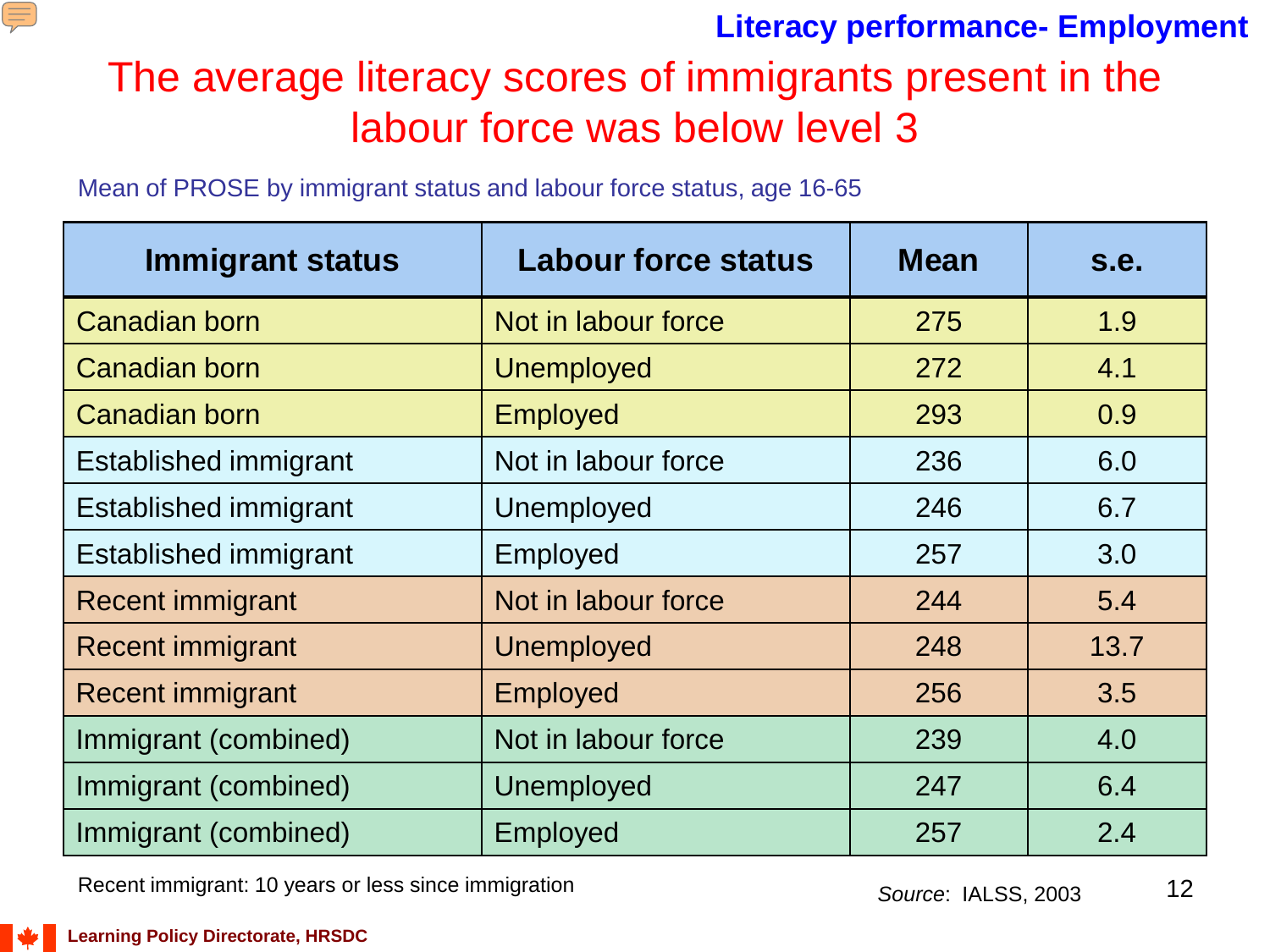#### Average score of employed urban **Literacy performance- Employment**

### Aboriginal people in Manitoba and Saskatchewan and employed Aboriginal people in Yukon was well above level 3 in prose literacy

Mean scores with .95 confidence interval and scores at the 5th, 25th, 75th and 95th centiles on prose skills scale, by labour force status, Aboriginal and non-Aboriginal populations aged 16 to 65, 2003

![](_page_12_Figure_3.jpeg)

*Source*: IALSS, 2003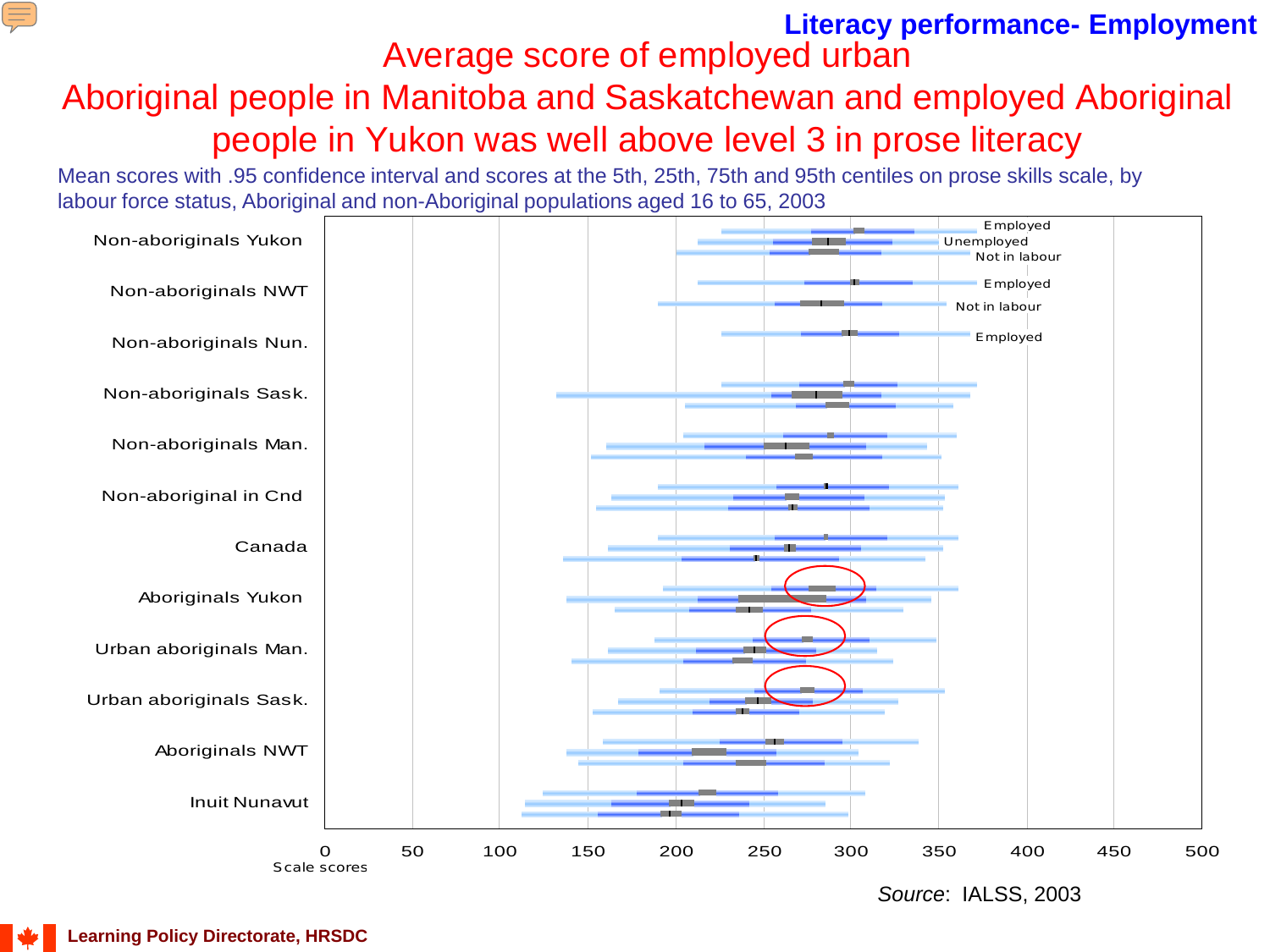![](_page_13_Picture_0.jpeg)

**Literacy performance-Employment**

# Portrait of Canadians of working age (16-65)

|                    | Not in labour force         | <b>Unemployed</b>           | <b>Employed</b>           |
|--------------------|-----------------------------|-----------------------------|---------------------------|
| 21,361,000         | 4,250,000                   | 1,589,000                   | 15,497,000                |
| Age group          | 16-25: 30.7%                | 16-25: 28.5%                | 16-25:15.7%               |
|                    | 26-45: 21.8%                | 26-45: 48.4%                | 26-45: 50.9%              |
|                    | 46-65: 47.5%                | 46-65: 23%                  | 46-65: 33.5%              |
|                    |                             |                             |                           |
| <b>Gender</b>      | <b>Male: 38.4%</b>          | <b>Male: 48.2%</b>          | <b>Male: 53.4%</b>        |
|                    | <b>Female: 61.6%</b>        | <b>Female: 51.8%</b>        | <b>Female: 46.6%</b>      |
| <b>Educational</b> | Less high school: 37.0%     | Less high school: 32.5%     | Less high school: 15.5%   |
| <b>attainment</b>  | High school: 30.1%          | High school: 31.9%          | High school: 33.7%        |
|                    | Post-secondary: 32.9%       | Post-secondary: 35.6%       | Post-secondary: 50.8%     |
|                    |                             |                             |                           |
| <b>Immigrant</b>   | <b>Canadian born: 77.7%</b> | <b>Canadian born: 76.5%</b> | Canadian born: 80.2%      |
| <b>status</b>      | <b>Established: 15.2%</b>   | <b>Established: 13.7%</b>   | <b>Established: 14.5%</b> |
|                    | <b>Recent: 7.0%</b>         | <b>Recent: 9.7%</b>         | <b>Recent: 5.4%</b>       |
|                    |                             |                             |                           |

Recent immigrants: 5 years or less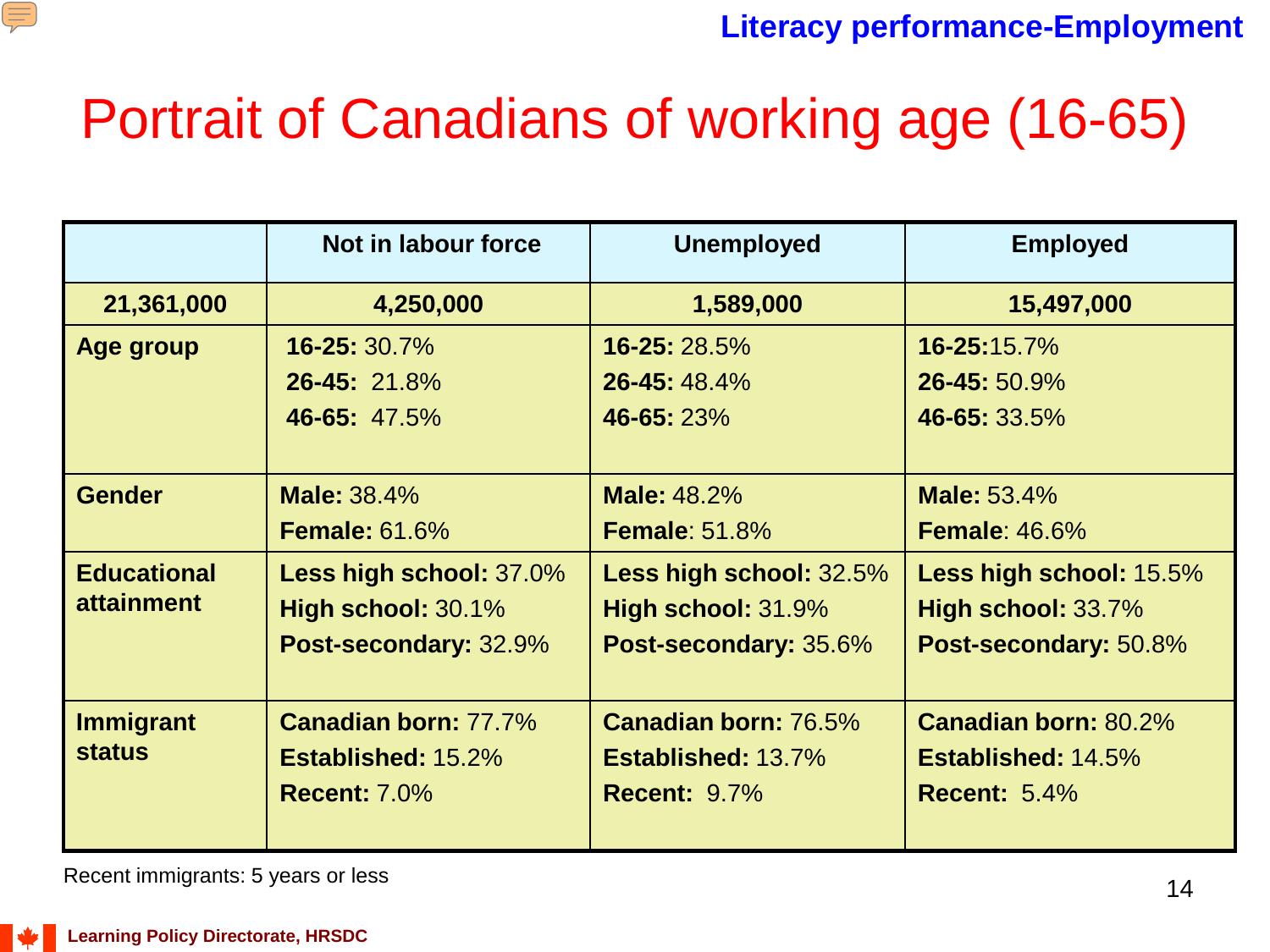### IALSS evidence can be used to make choices and set priorities **Low literacy performance**

![](_page_14_Figure_1.jpeg)

E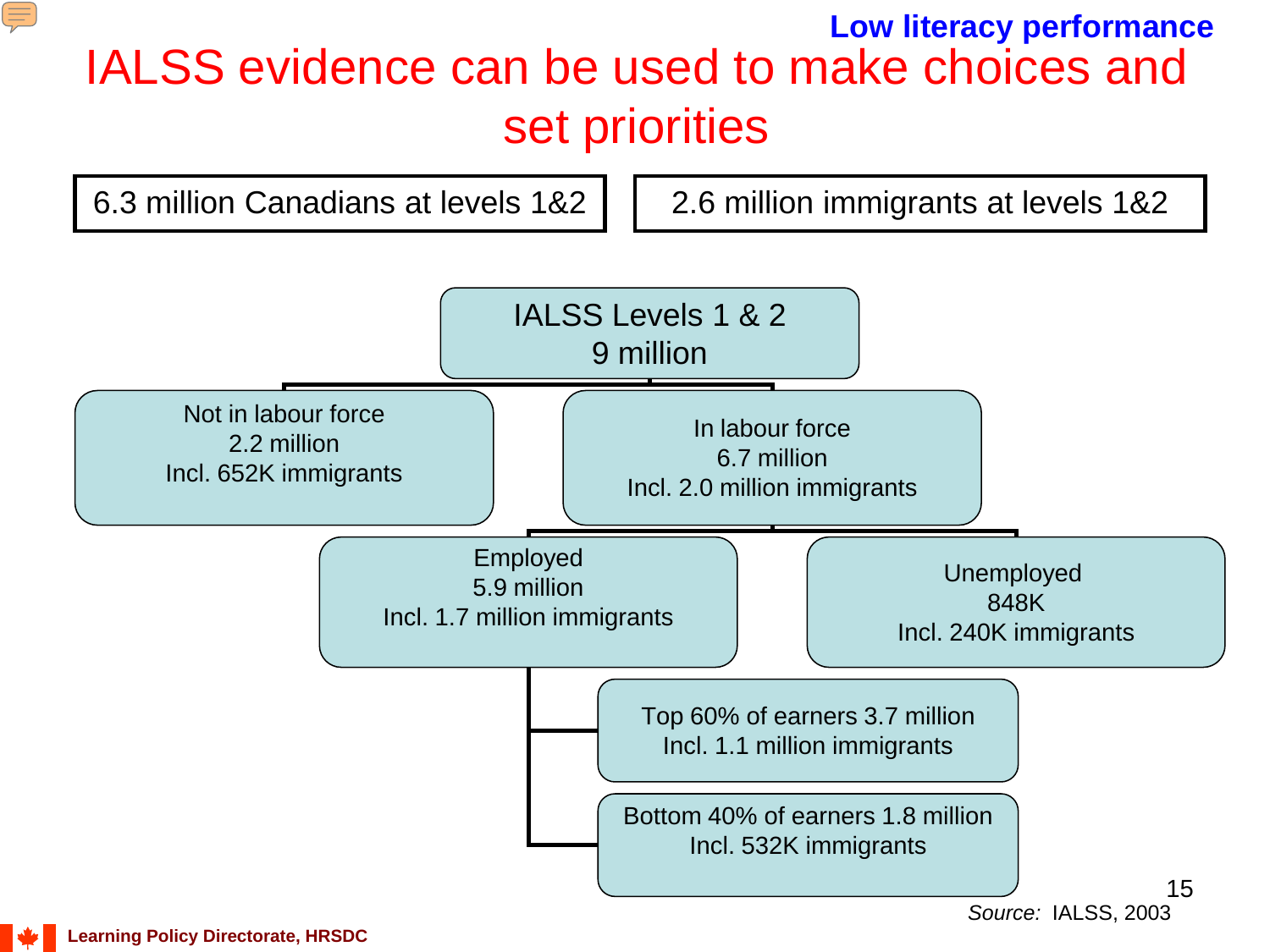![](_page_15_Picture_0.jpeg)

## Portrait of Canadians with prose literacy proficiency below level 3 **Literacy performance- Employment**

| <b>Below prose</b><br>level 3 | Not in labour force         | <b>Unemployed</b>         | <b>Employed</b>           |
|-------------------------------|-----------------------------|---------------------------|---------------------------|
| 9 millions                    | 2,207,000                   | 864,000                   | 7,139,000                 |
| Age group                     | $16 - 25:22.4%$             | 16-25: 24.2%              | 16-25:14.9%               |
|                               | $26 - 45:21.5%$             | 26-45: 46.7%              | 26-45: 47%                |
|                               | 46-65: 56.1%                | 46-65:29.1%               | 46-65: 38.1%              |
|                               |                             |                           |                           |
| <b>Gender</b>                 | <b>Male: 39.7%</b>          | <b>Male: 48.7%</b>        | <b>Male: 49%</b>          |
|                               | <b>Female: 60.3%</b>        | <b>Female: 51.3%</b>      | Female: 51%               |
| <b>Educational</b>            | Less high school: 50.8%     | Less high school: 43%     | Less high school: 25.6%   |
| <b>attainment</b>             | High school: 28%            | High school: 30.7%        | High school: 37.5%        |
|                               | Post-secondary: 21.3%       | Post-secondary: 26.3%     | Post-secondary: 36.9%     |
|                               |                             |                           |                           |
| <b>Immigrant</b>              | <b>Canadian born: 70.4%</b> | <b>Canadian born: 73%</b> | Canadian born: 74.1%      |
| <b>status</b>                 | <b>Established: 20.4%</b>   | <b>Established: 16.7%</b> | <b>Established: 19.2%</b> |
|                               | <b>Recent: 9.2%</b>         | <b>Recent: 10.4%</b>      | <b>Recent: 6.7%</b>       |
|                               |                             |                           |                           |

Recent immigrants: 5 years or less

**Learning Policy Directorate, HRSDC**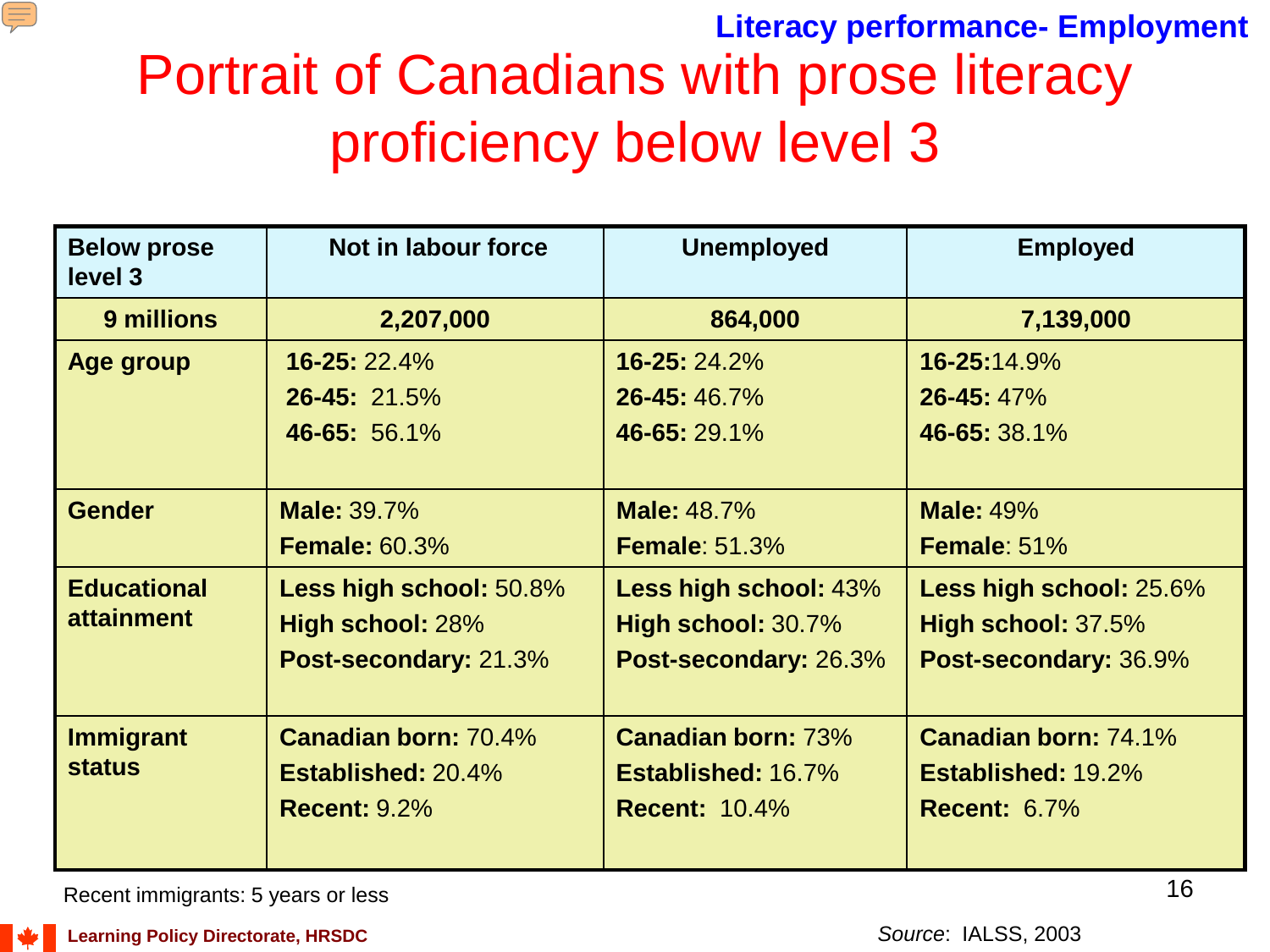#### E

### **Literacy performance- Employment**

### In Canada, about 57% of those at Level 1 are employed compared to over 80% of those who scored at Levels 4/5

Per cent of employed1 population in each document literacy level, population 16 to 65, Canada and Regions, 2003

![](_page_16_Figure_4.jpeg)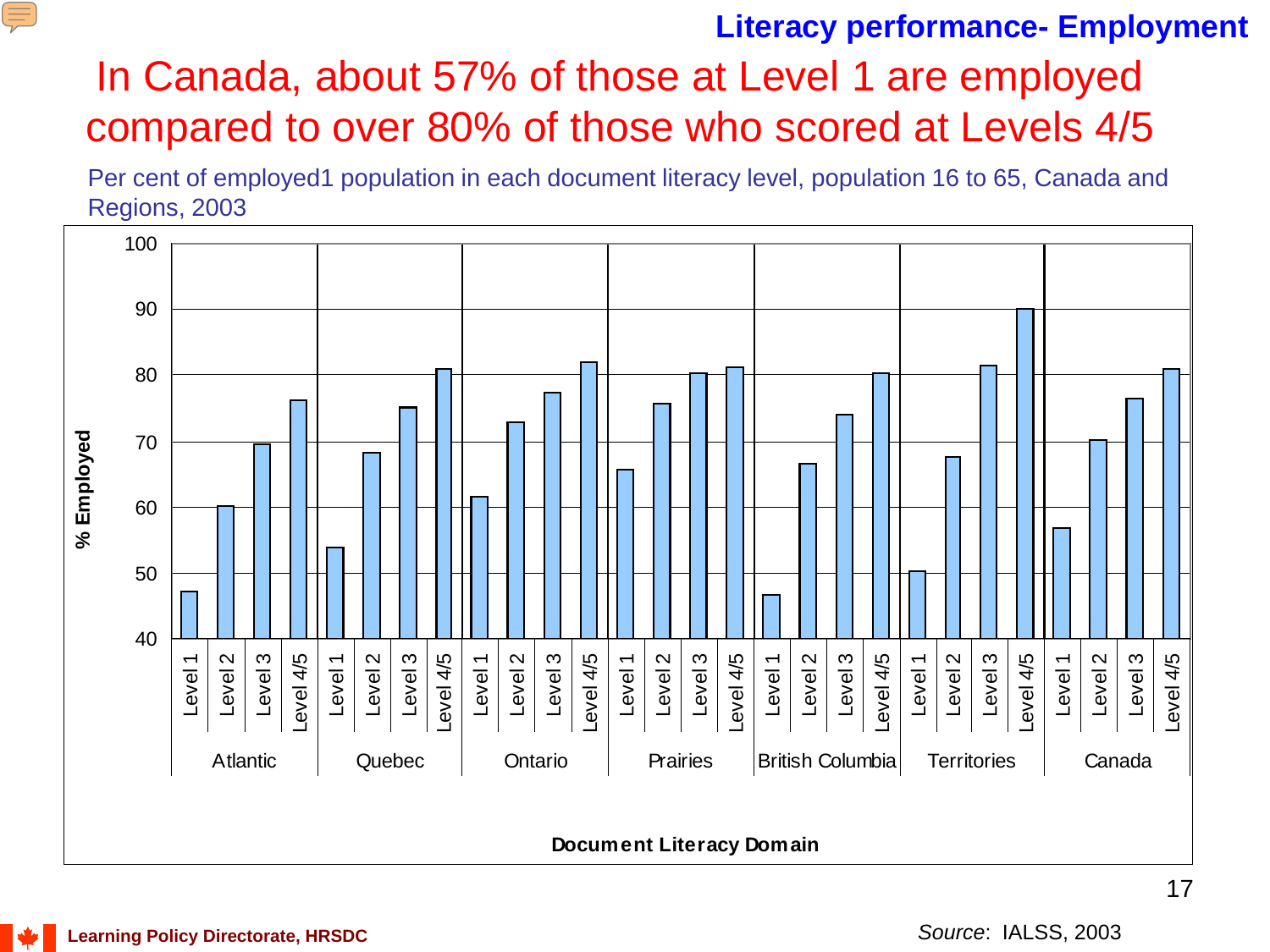![](_page_17_Picture_0.jpeg)

### **Literacy performance- Occupation**

### For Canada and the six regions, the majority of knowledge experts score at Level 3 or above in prose literacy

Per cent of Labour force population at prose levels 3 and 4/5 by type of occupations, population 16 to 65, Canada and regions, 2003

![](_page_17_Figure_4.jpeg)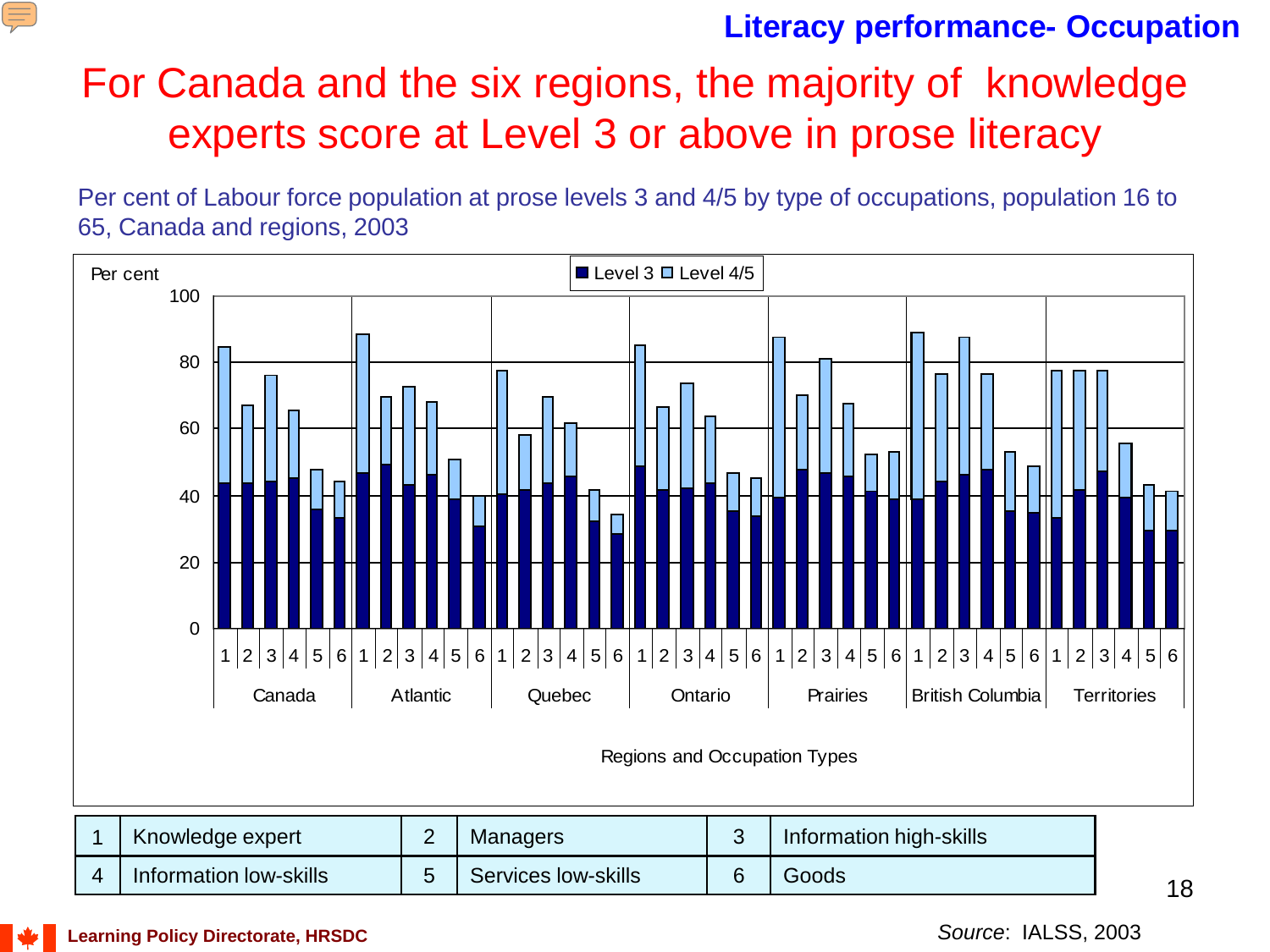![](_page_18_Picture_0.jpeg)

### **Literacy performance- Occupation**

### Workers in knowledge-related occupations tend to engage more often in writing at work than do low-skill information, services and goods production workers

Index scores of writing engagement at work on a standardized scale (centered on 2) by aggregated occupational types, labour force population, 16 to 65, 2003

![](_page_18_Figure_4.jpeg)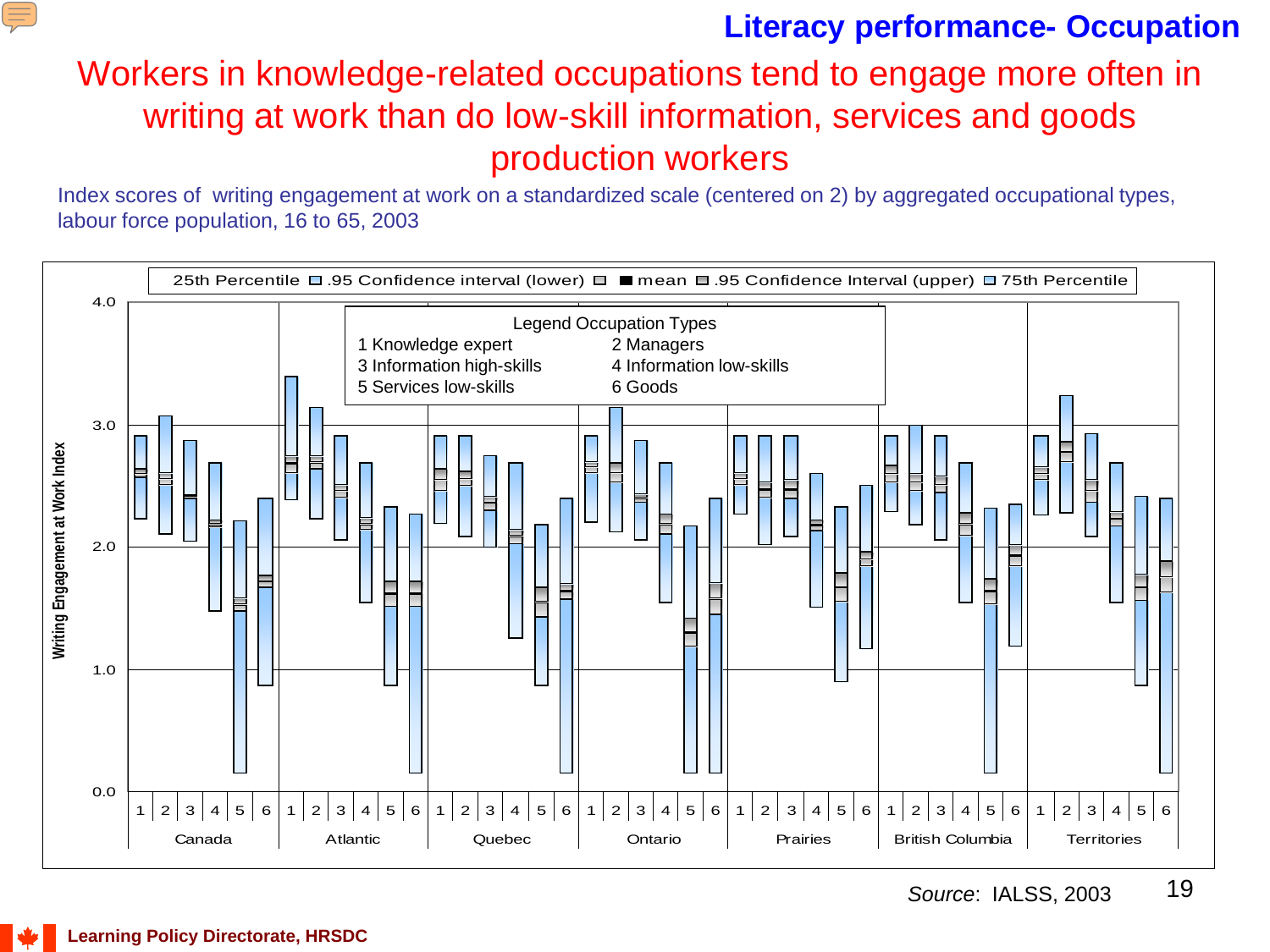![](_page_19_Picture_0.jpeg)

### **Literacy performance- Industry**

## In Canada, two industries stand out as having relatively high average proficiency scores: knowledge-intensive market service industries and public administration, defence, education and health

Average scores in prose, document, numeracy and problem solving, population 16 to 65, by industry, Canada, 2003

|                                                           | <b>Prose</b> | <b>Document</b> | <b>Numeracy</b> | <b>Problem solving</b> |
|-----------------------------------------------------------|--------------|-----------------|-----------------|------------------------|
|                                                           | mean         | mean            | mean            | mean                   |
| Knowledge-intensive market service activities             | 297          | 298             | 292             | 288                    |
| Public administration, defense, education and health      | 303          | 300             | 287             | 291                    |
| Other community, social and personal services             | 286          | 287             | 277             | 279                    |
| High and medium-high-techonology manufacturing industries | 283          | 287             | 285             | 277                    |
| Low and medium-low-technology manufacturing industries    | 265          | 267             | 262             | 261                    |
| Utilities and Construction                                | 274          | 278             | 274             | 269                    |
| Wholesale, retail, hotels and restaurants                 | 276          | 277             | 267             | 271                    |
| Transport and storage                                     | 281          | 282             | 277             | 274                    |
| <b>Primary industries</b>                                 | 271          | 273             | 269             | 267                    |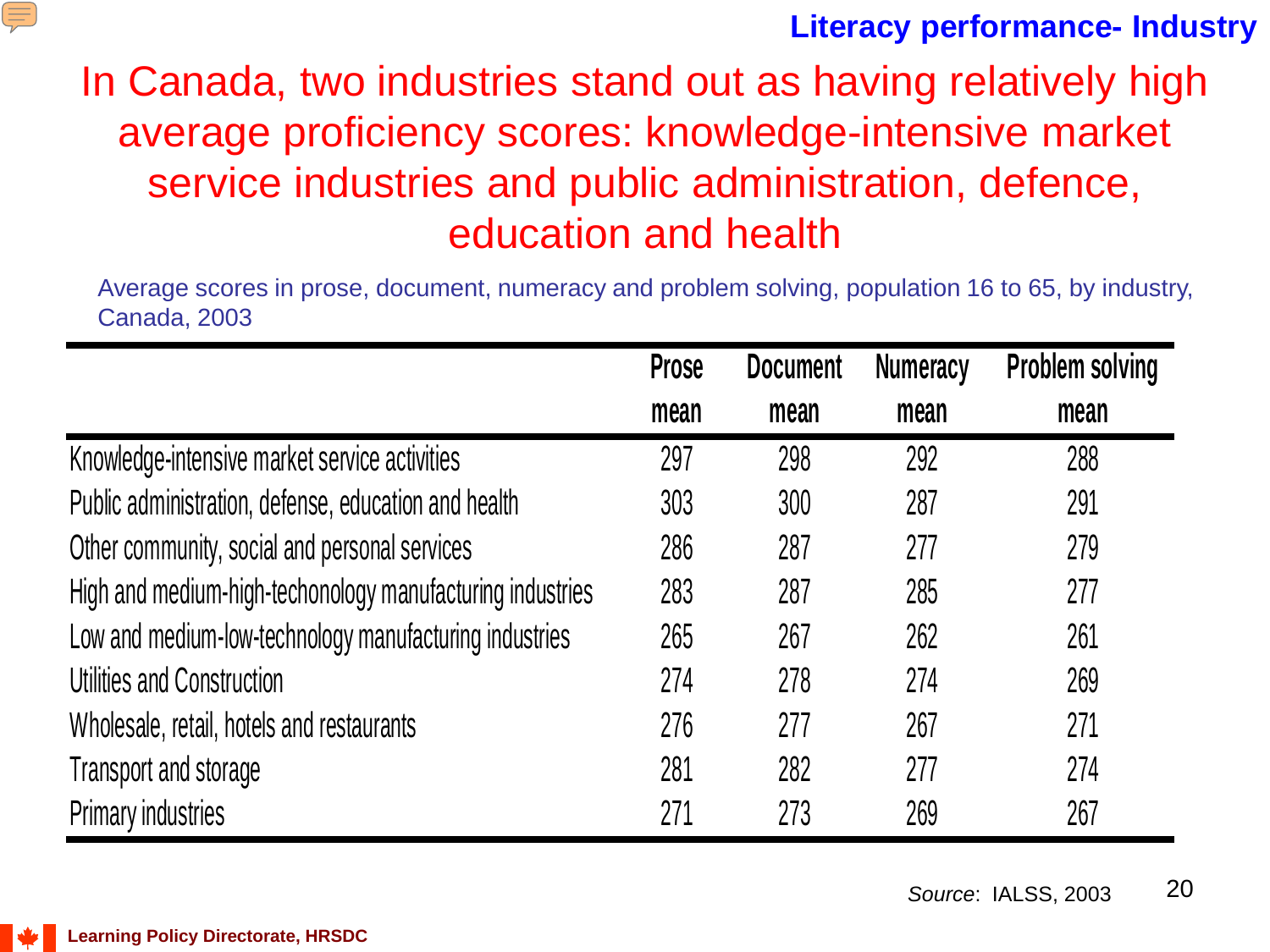#### E

#### **Literacy performance- Industry**

In general, knowledge intensive sectors have higher proportions of adults with medium and high document literacy proficiency levels

Per cent of labour force populations (16-65) at document literacy Levels 3 and 4/5, by type of industry, 2003

![](_page_20_Figure_4.jpeg)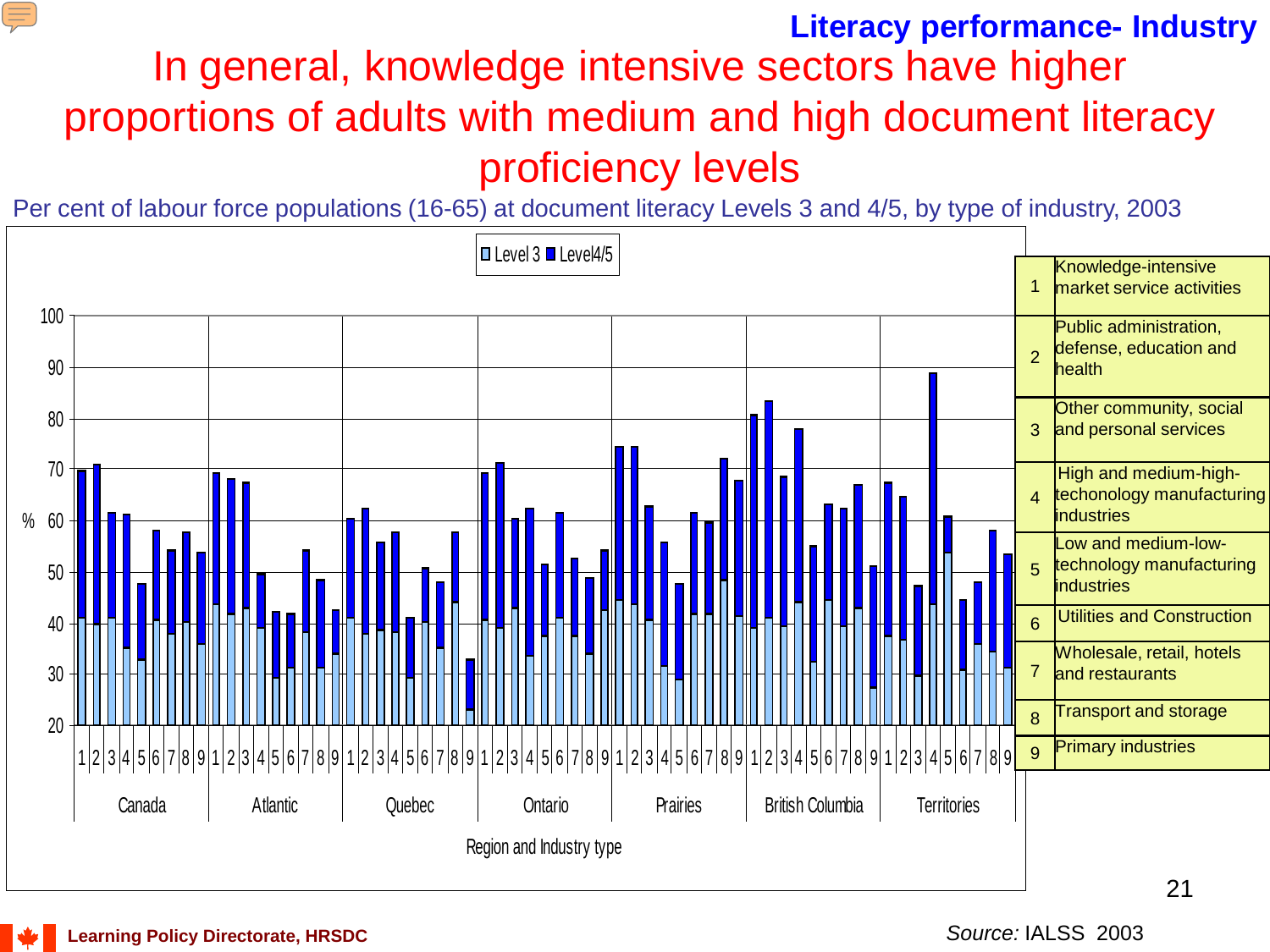### The high and medium-high technology manufacturing sector also has more than one quarter of its workers scoring at Level 4/5 in numeracy **Literacy performance- Industry**

Per cent of labour force population at numeracy levels 3 and 4/5, by type of industry, population 16 to 65, Canada and regions, 2003

![](_page_21_Figure_2.jpeg)

![](_page_21_Picture_5.jpeg)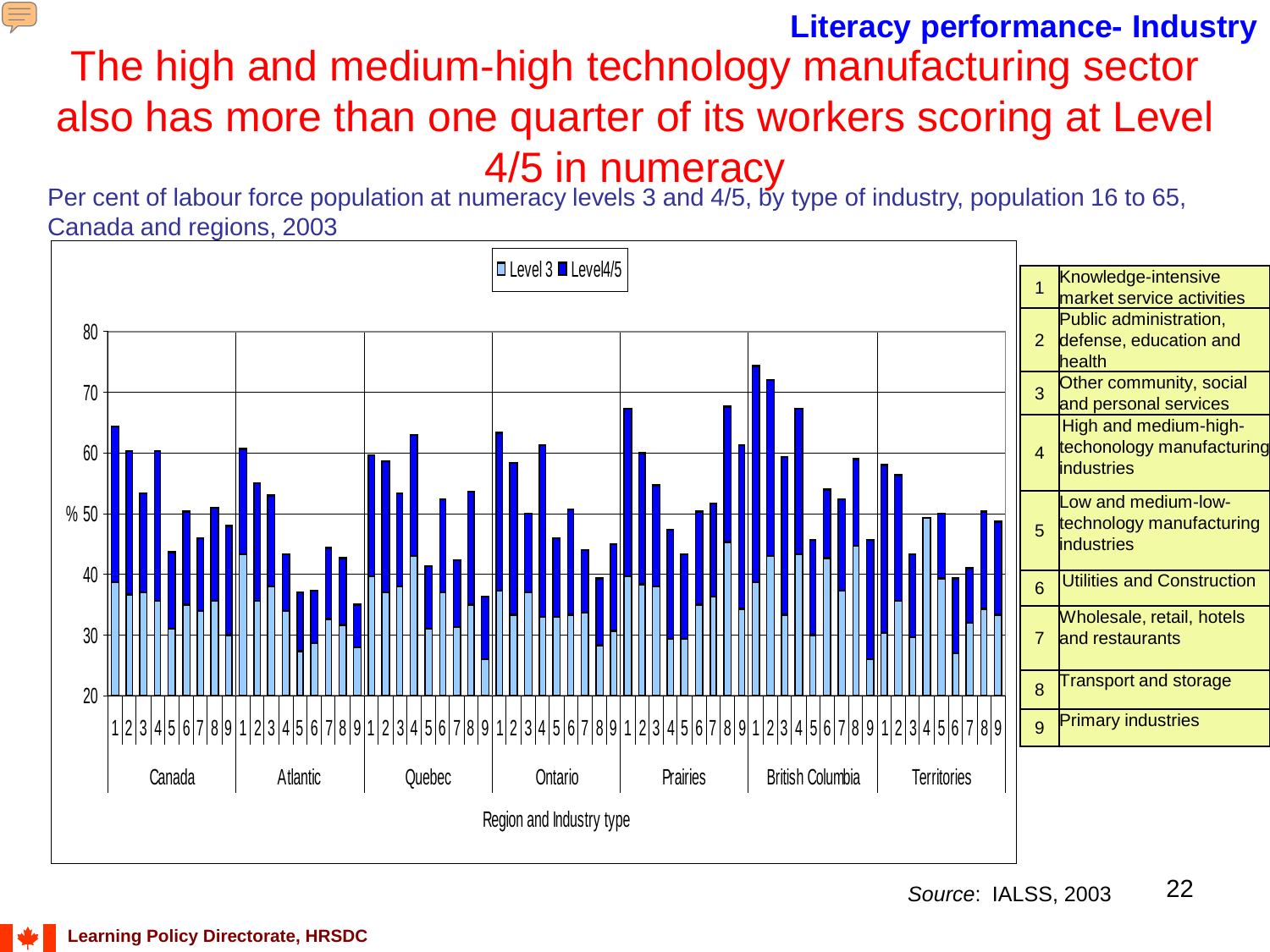![](_page_22_Picture_0.jpeg)

**Literacy performance-Labour force**

## Those with higher average scores earn more

|               |                  | <b>Prose</b> | <b>Document</b> | <b>Numeracy</b> | <b>Problem Solving</b> |
|---------------|------------------|--------------|-----------------|-----------------|------------------------|
| <b>Male</b>   | Less than 20,000 | 270          | 274             | 271             | 267                    |
|               | 20,000 to 40,000 | 266          | 270             | 267             | 262                    |
|               | 40,000 to 60,000 | 289          | 294             | 290             | 284                    |
|               | 60,000 and more  | 303          | 309             | 308             | 297                    |
|               |                  | <b>Prose</b> | <b>Document</b> | <b>Numeracy</b> | <b>Problem Solving</b> |
| <b>Female</b> | Less than 20,000 | 274          | 269             | 255             | 266                    |
|               | 20,000 to 40,000 | 286          | 280             | 266             | 275                    |
|               | 40,000 to 60,000 | 309          | 305             | 290             | 297                    |
|               |                  |              |                 |                 |                        |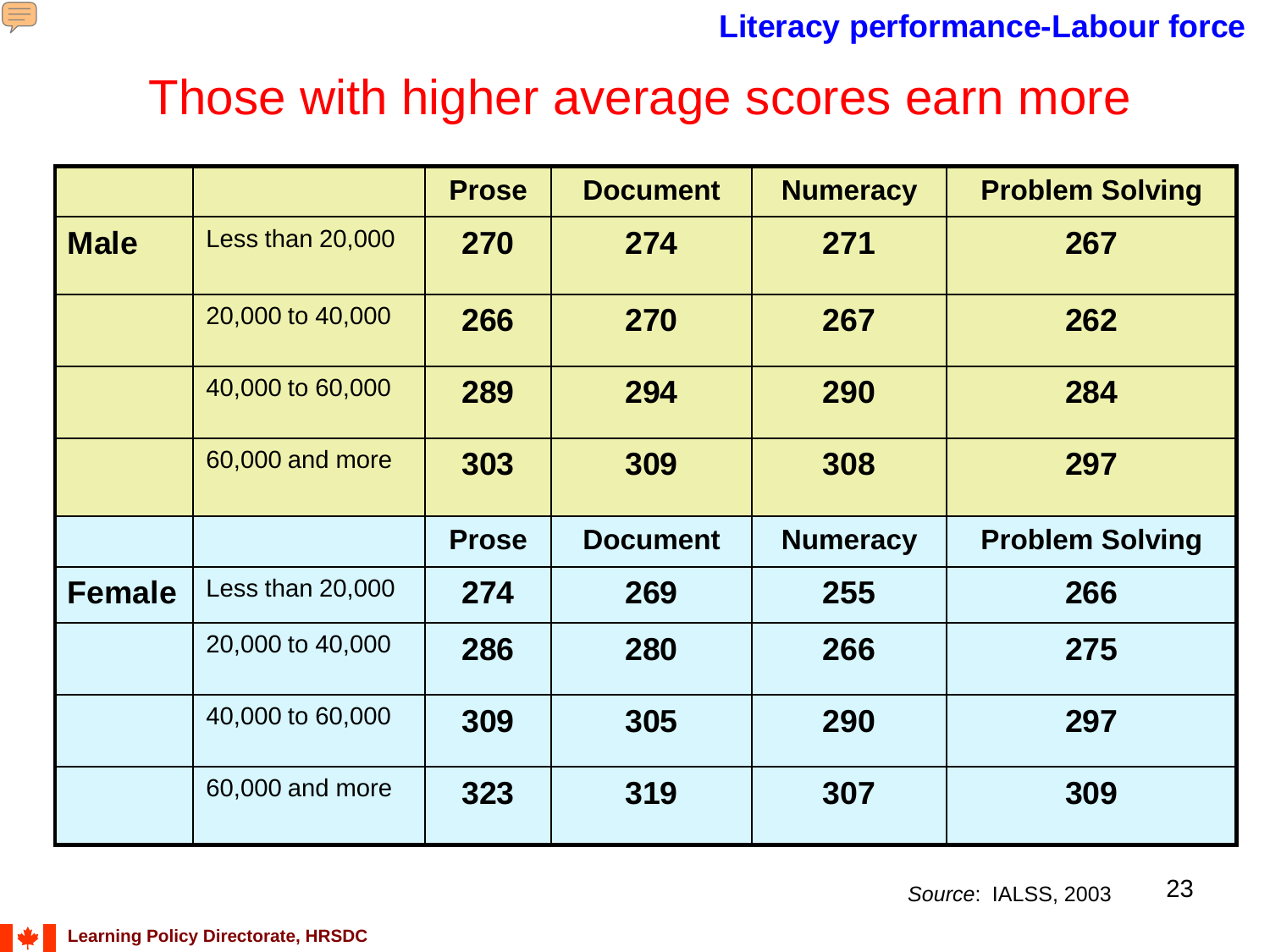#### E

### There is a positive relationship between prose literacy proficiency for both men and women at the national and regional levels **Literacy performance- Earnings**

Distribution of annual earnings by gender and prose literacy levels, population 16 to 65, Canada, 2003

![](_page_23_Figure_3.jpeg)

![](_page_23_Picture_6.jpeg)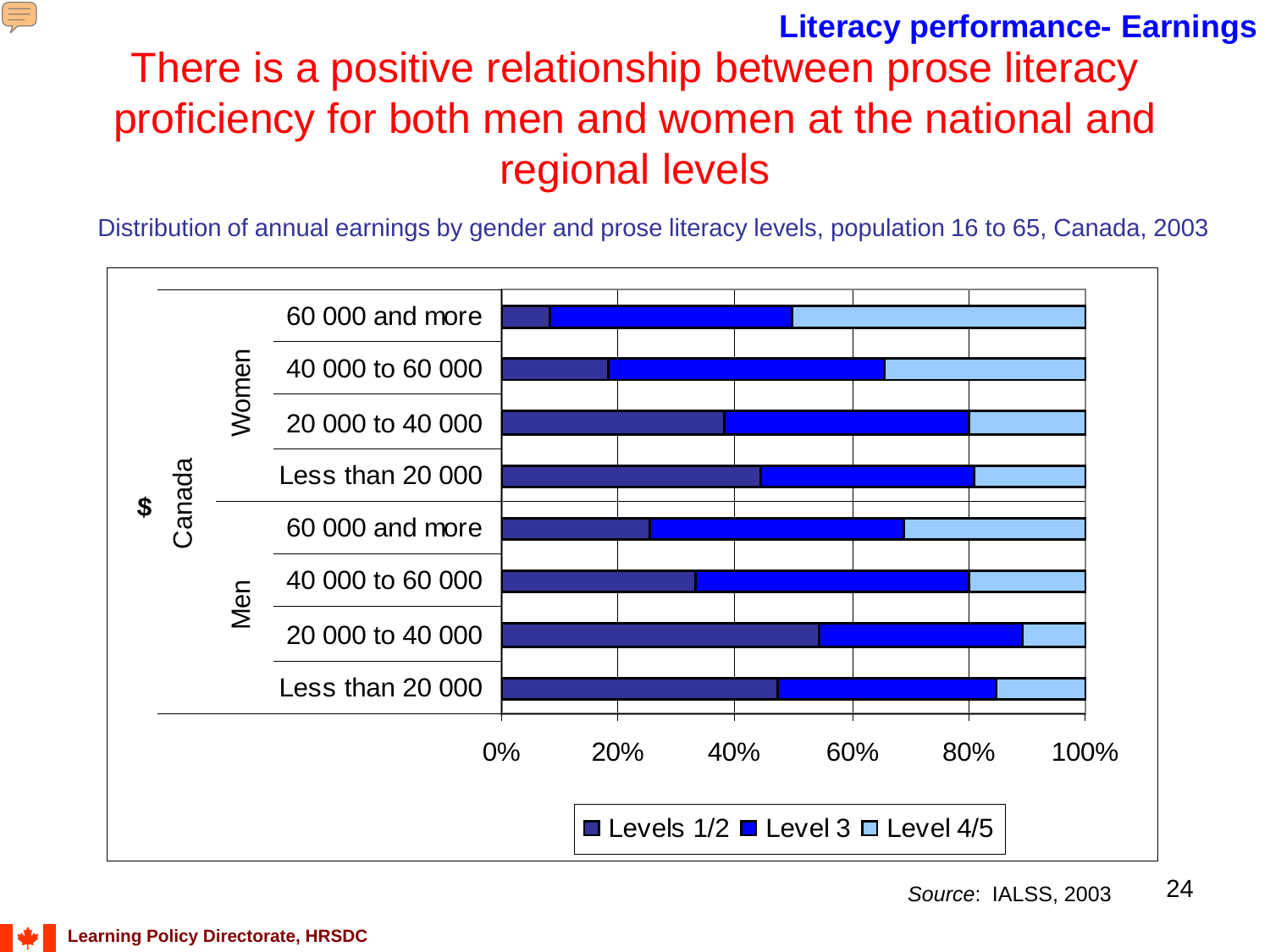#### $\equiv$

### **Literacy performance- Earnings**

There is a positive relationship between weekly earnings and prose literacy proficiency for both aboriginal and non aboriginal population

Mean weekly earnings by prose skills level, aboriginal and non-aboriginal populations aged 16 to 65, 2003

![](_page_24_Figure_4.jpeg)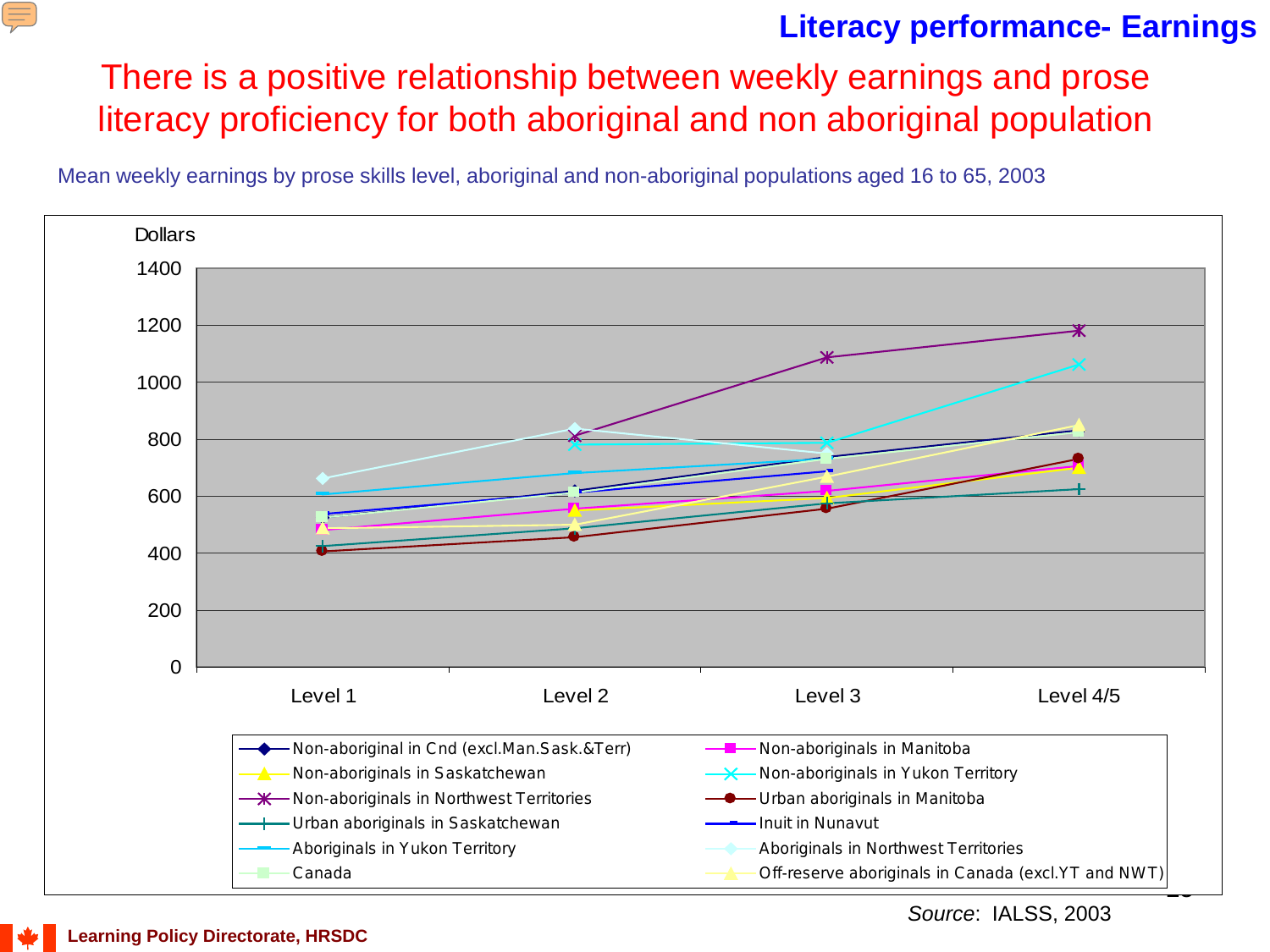![](_page_25_Picture_0.jpeg)

### **Literacy performance- Earnings**

### In Canada, the labour market directly rewards both the observed skills and other unobserved skills associated with schooling

Per cent increase in weekly earnings per increase of 10 percentiles on prose, document, numeracy and problem solving scales, and per increase of additional year of schooling and work experience, adjusted three least squares model, labour force population aged 16 to 65, 2003

![](_page_25_Figure_4.jpeg)

![](_page_25_Picture_6.jpeg)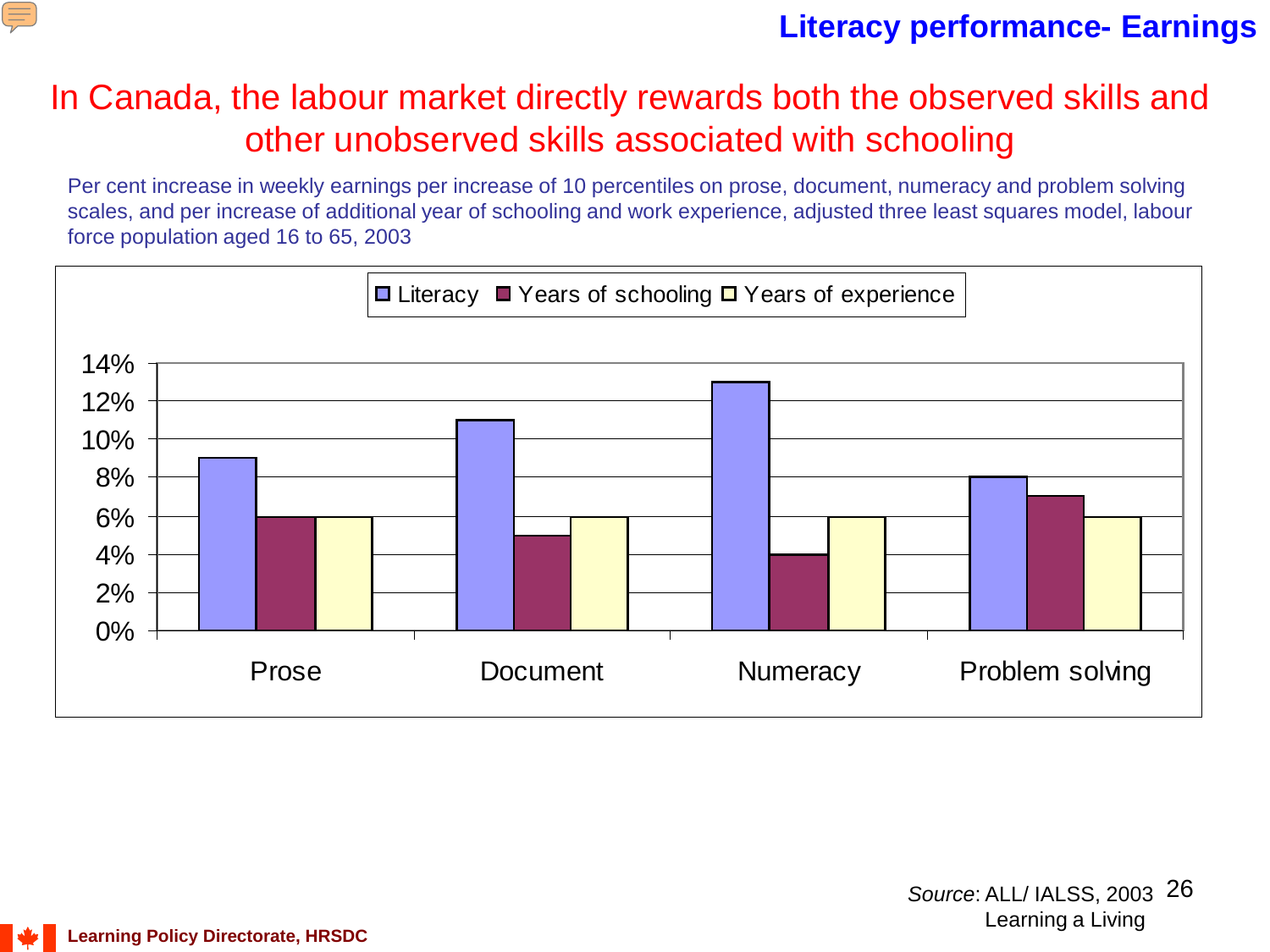### In Canada, almost 50 per cent of the population aged 16 to 65 participated in some form of adult education and learning activities. **Literacy performance- Adult training participation**

Per cent of population receiving adult education and training the year preceding the interview, by type of participation, population 16 to 65, Canada and jurisdictions, 2003

![](_page_26_Figure_2.jpeg)

E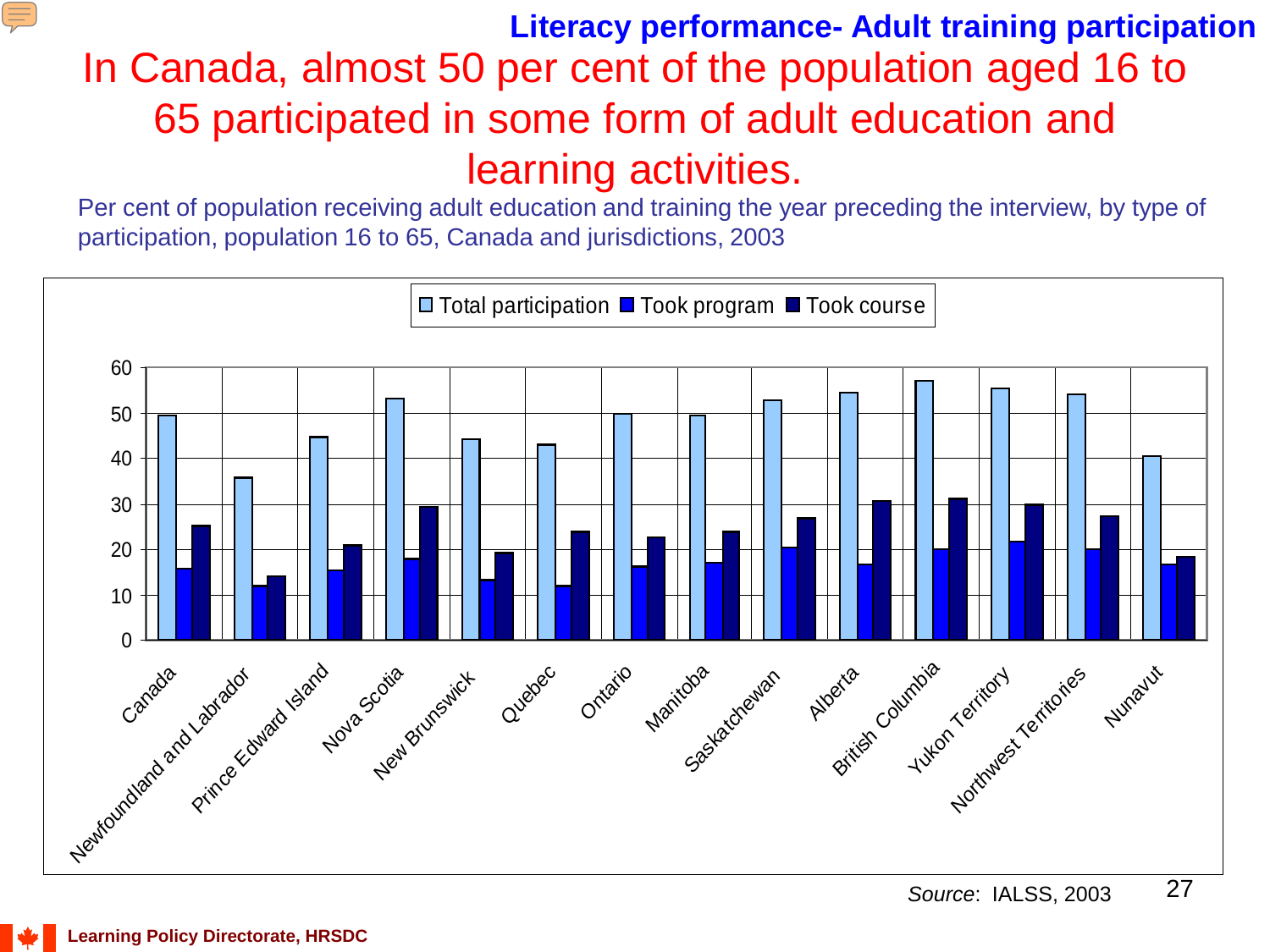![](_page_27_Picture_0.jpeg)

### **Literacy performance- Adult training participation**

## In Canada, those who participate in adult learning activities have higher average scores in all domains

Average scores in the four skill domains, populations aged 16-65 receiving adult education and training, Canada, 2003

![](_page_27_Figure_4.jpeg)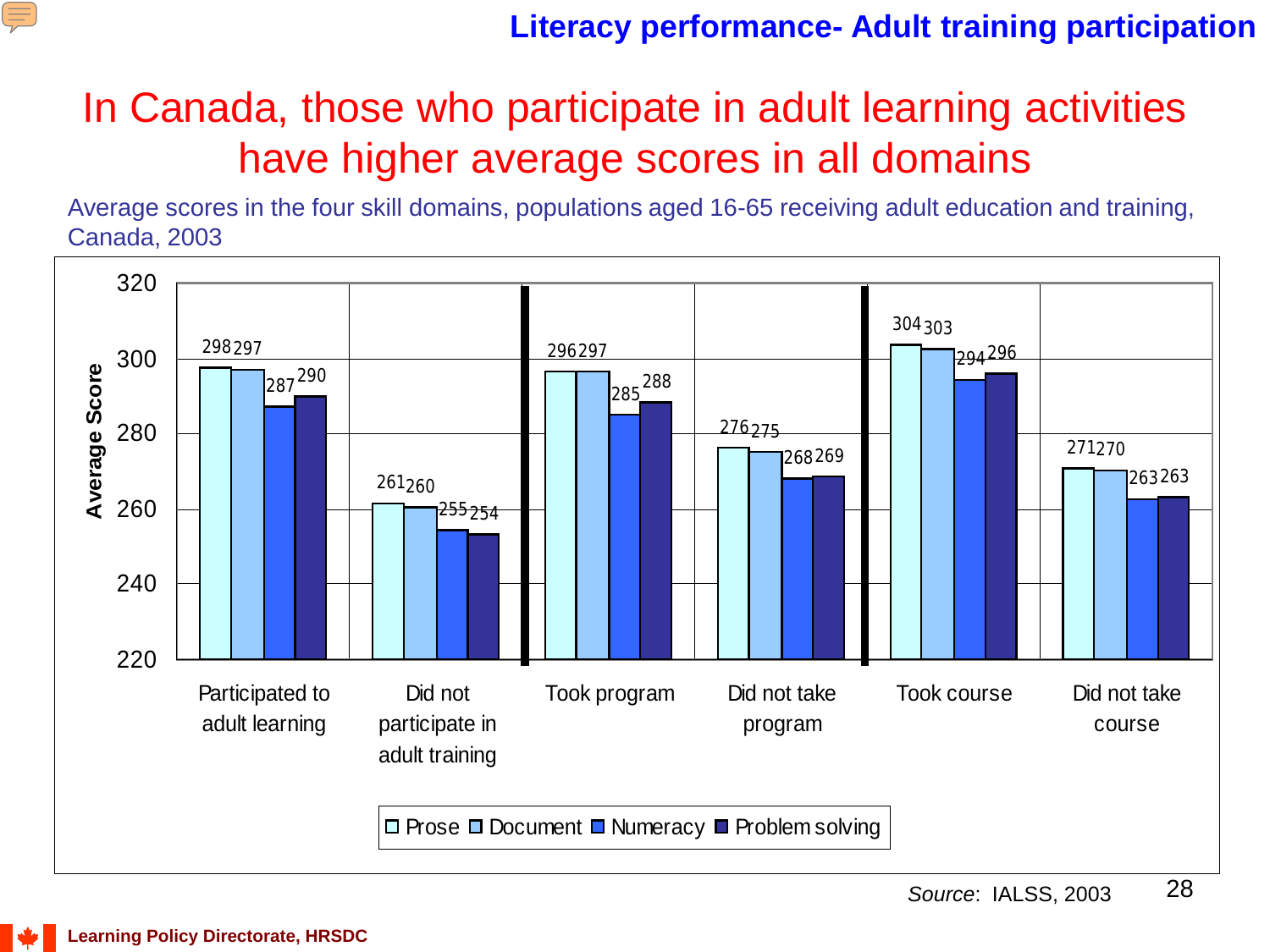### In all provinces and territories there is a substantial difference between the participation rates of those with the lowest and highest levels of literacy **Literacy performance- Adult training participation**

Per cent of population receiving adult education and training during the year preceding the interview, by document literacy levels, 16-65, Canada and regions, 2003

![](_page_28_Figure_2.jpeg)

E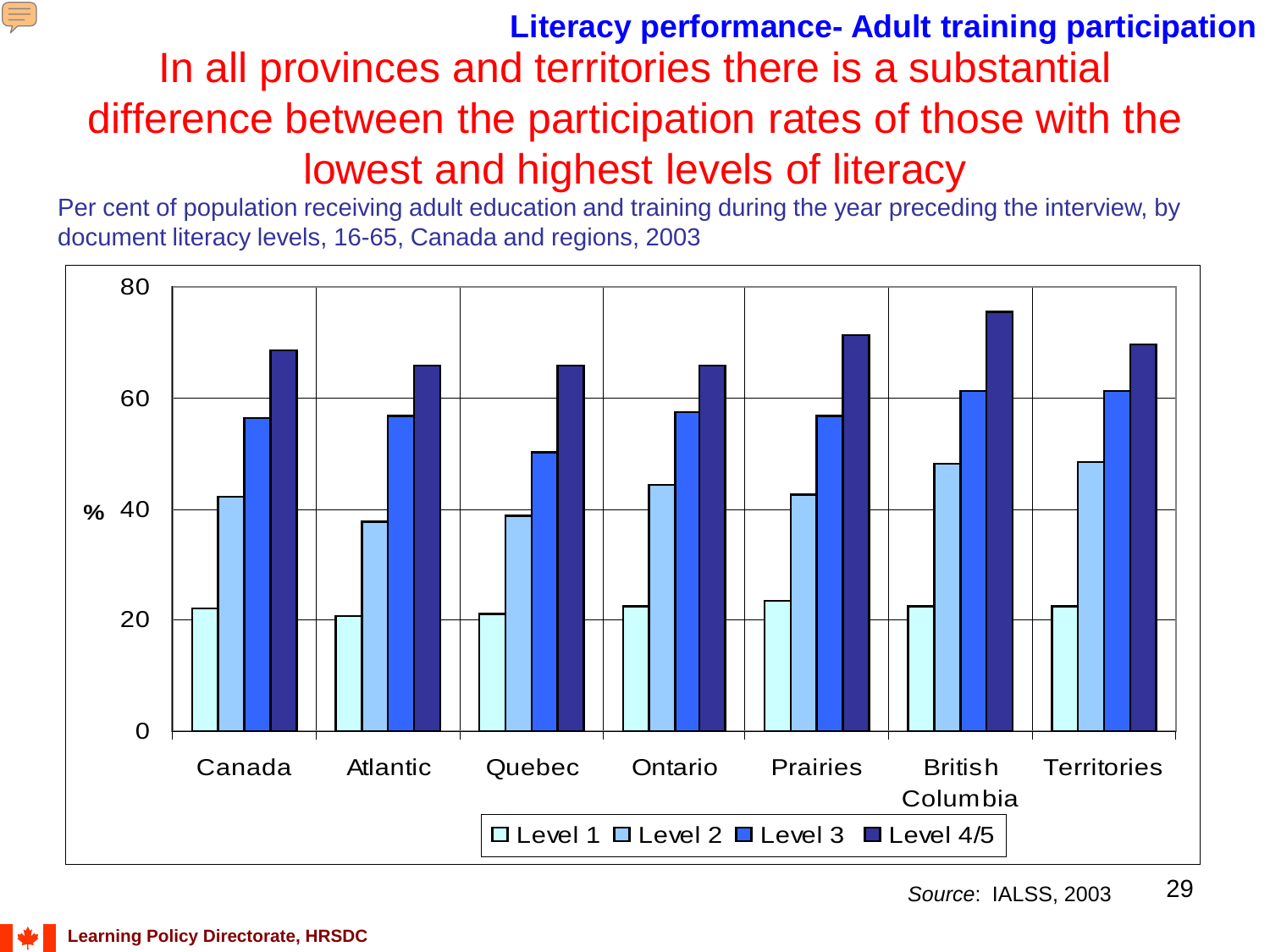#### E

### **Literacy performance- Adult training participation**

Informal learning is more or less an universal activity for Canadians. Engagement in active learning is far less frequent and also varies more among jurisdictions

Per cent of population aged 16-65 participating in active and passive modes of learning in the year preceding the interview, by education level, Canada and regions, 2003

![](_page_29_Figure_4.jpeg)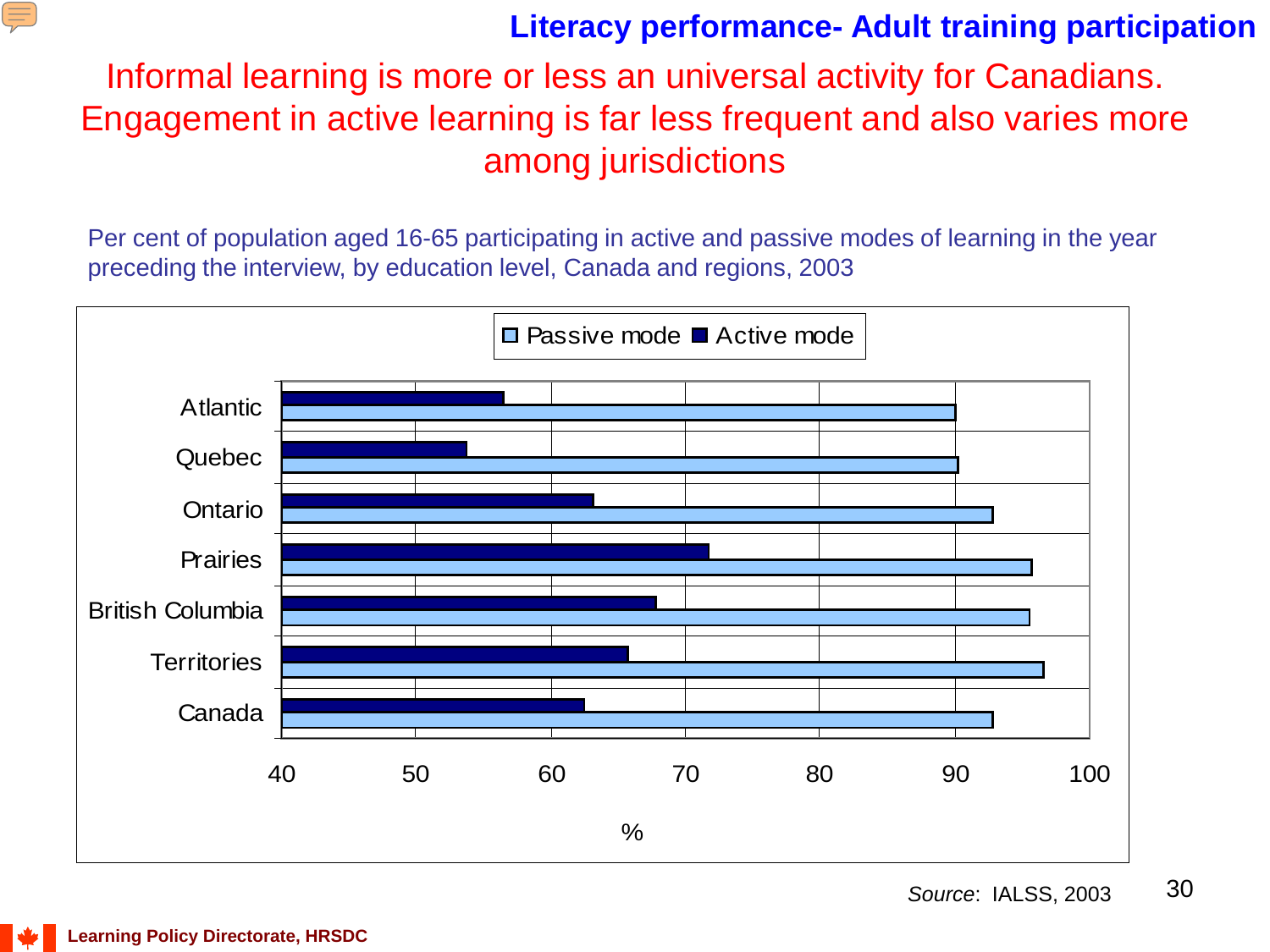### **Literacy performance- Adult training participation**

## Canadians with post-secondary education participate more in active modes of learning than do Canadians with a high school diploma or less

Per cent of population aged 16-65 participating in active and passive modes of learning in the year preceding the interview, by education level, Canada and regions, 2003

![](_page_30_Figure_3.jpeg)

E

*Source*: IALSS, 2003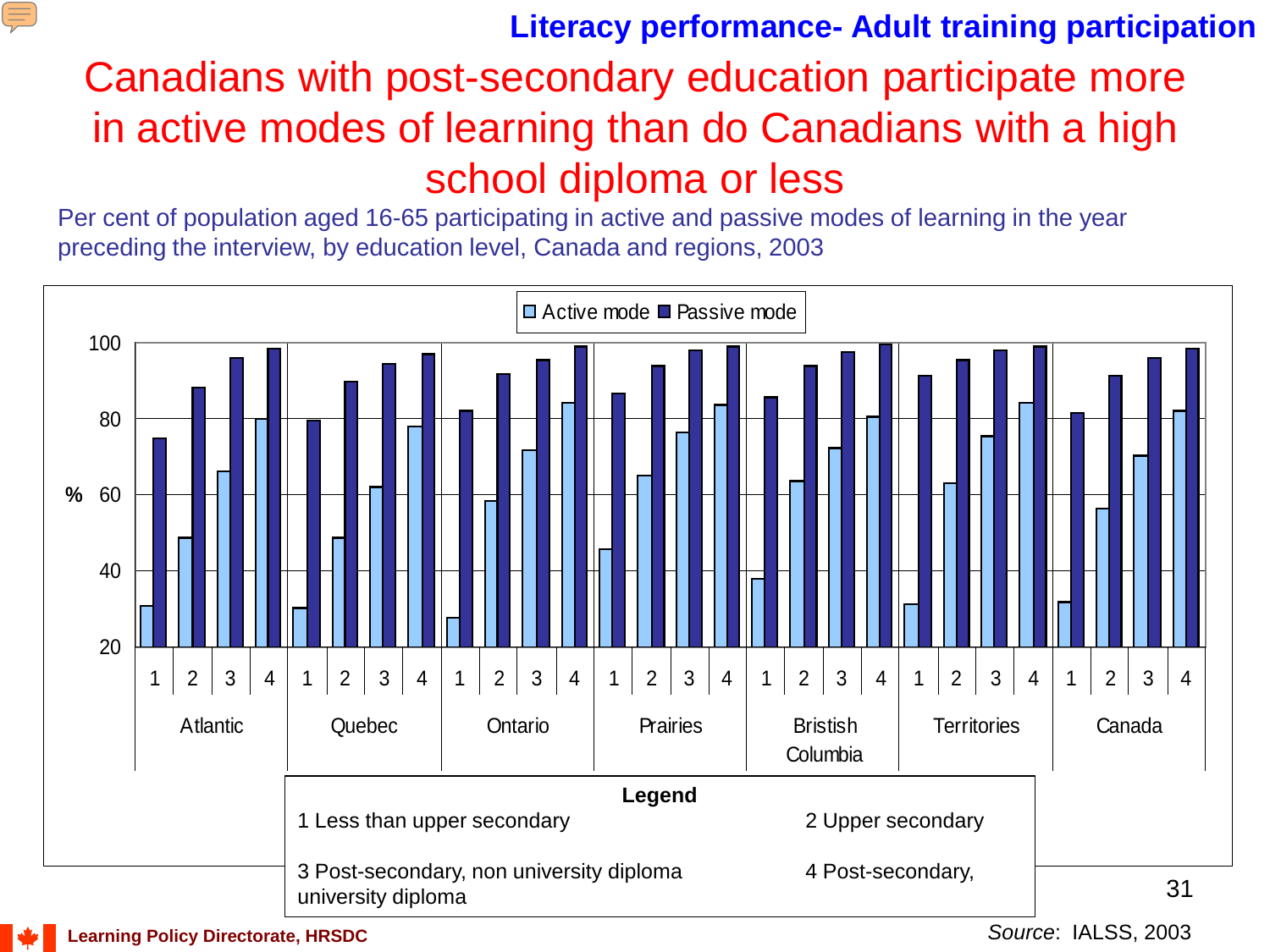![](_page_31_Picture_0.jpeg)

#### **Literacy performance-ICT**

## Prose literacy proficiency is associated with the use of computers for task-oriented purposes

Use of computers for task-oriented purposes by prose literacy level, mean index scores on a scale measuring the intensity of use of computers for task-oriented purposes, by prose literacy levels, population aged 16 to 65, Canada, 2003

![](_page_31_Figure_4.jpeg)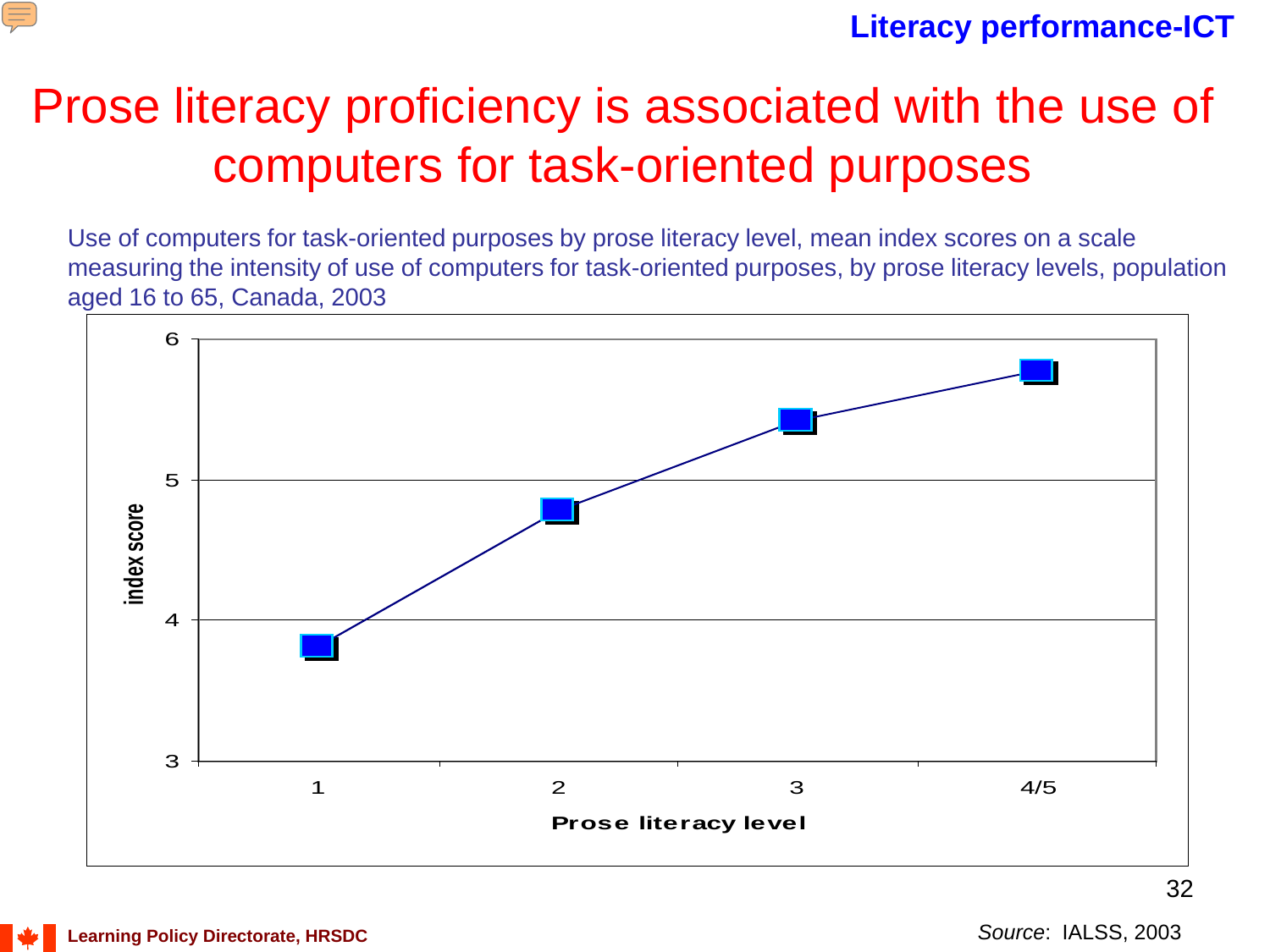![](_page_32_Picture_0.jpeg)

#### **Literacy performance-ICT**

## Three in four Canadians (76%) aged 16 to 65 years have access to a computer at home

Computer and Internet access at home per cent of adults aged 16-65 who report having access to a computer and the Internet at home, Canada and jurisdictions, 2003

![](_page_32_Figure_4.jpeg)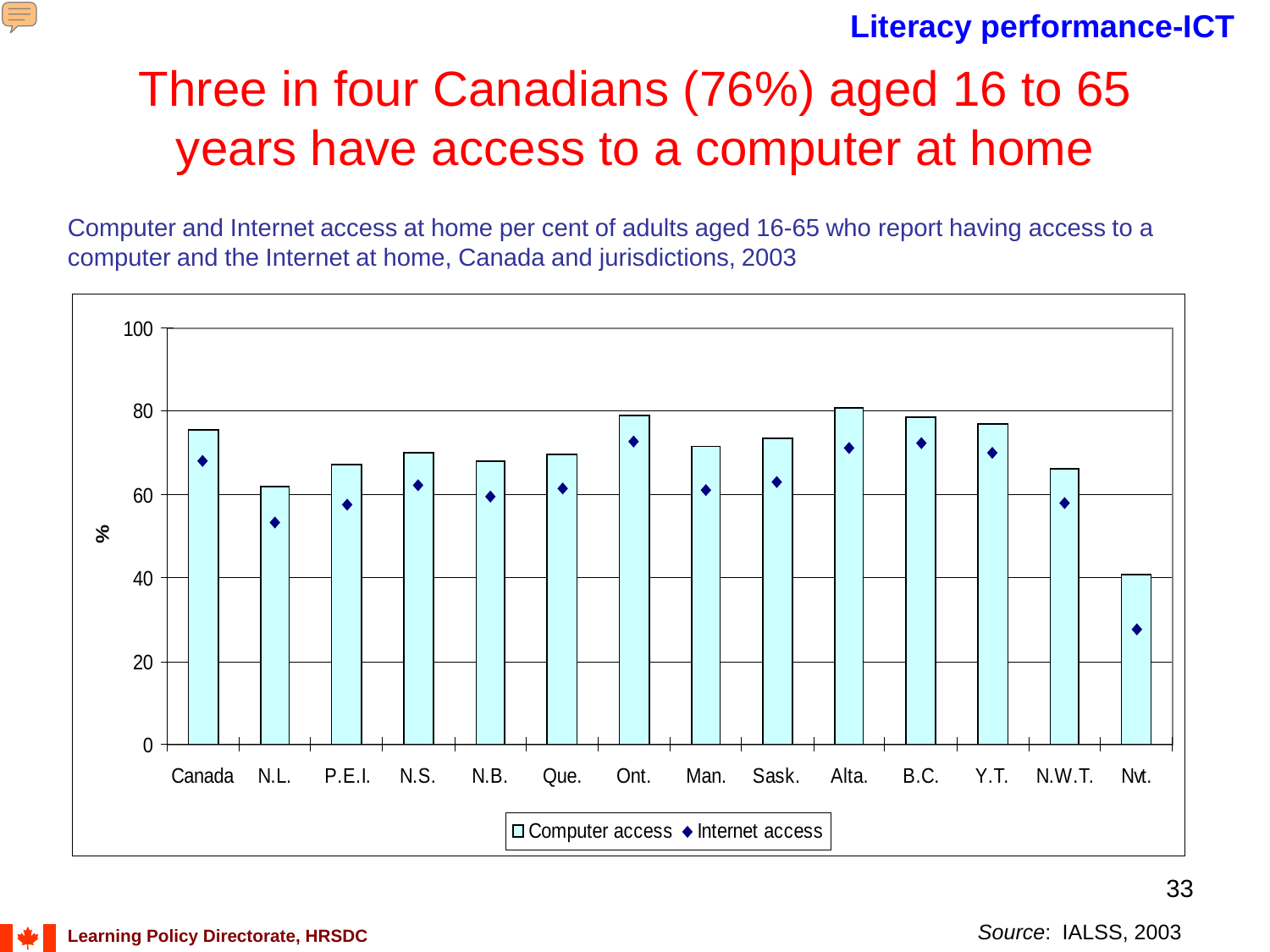#### **Literacy performance-ICT**

## Within Canada, attitudes toward computers and the intensity of ICT use vary by province and territory (population 16-65)

![](_page_33_Figure_2.jpeg)

34

E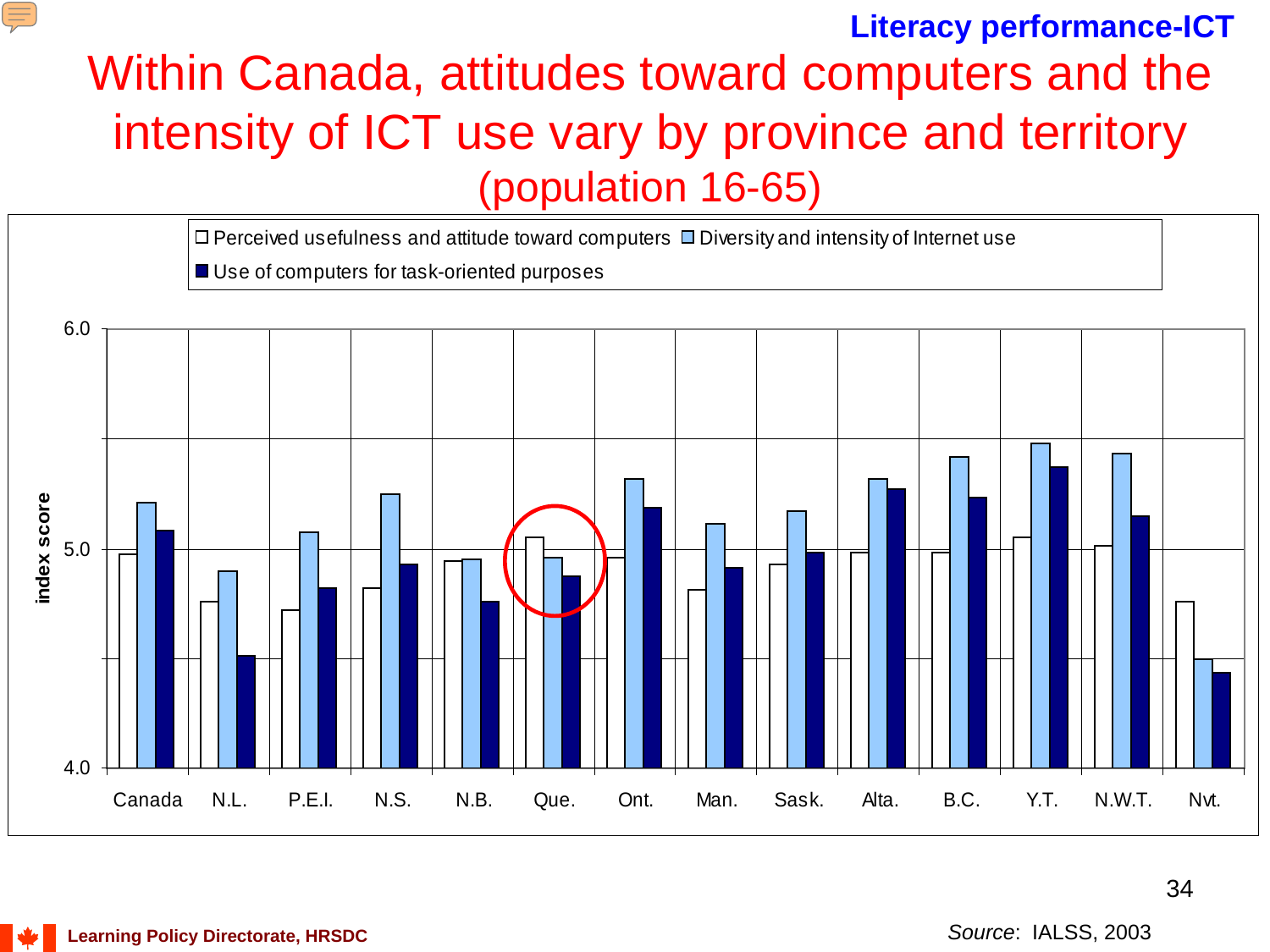![](_page_34_Picture_0.jpeg)

### The higher the prose literacy levels, the more likely a respondent is to engage in various forms of civic and social activities **Literacy performance- Civic engagement**

Civic engagement index by prose literacy level, adults 16 and older, Canada, 2003

![](_page_34_Figure_3.jpeg)

**Learning Policy Directorate, HRSDC**

*Source*: IALSS, 2003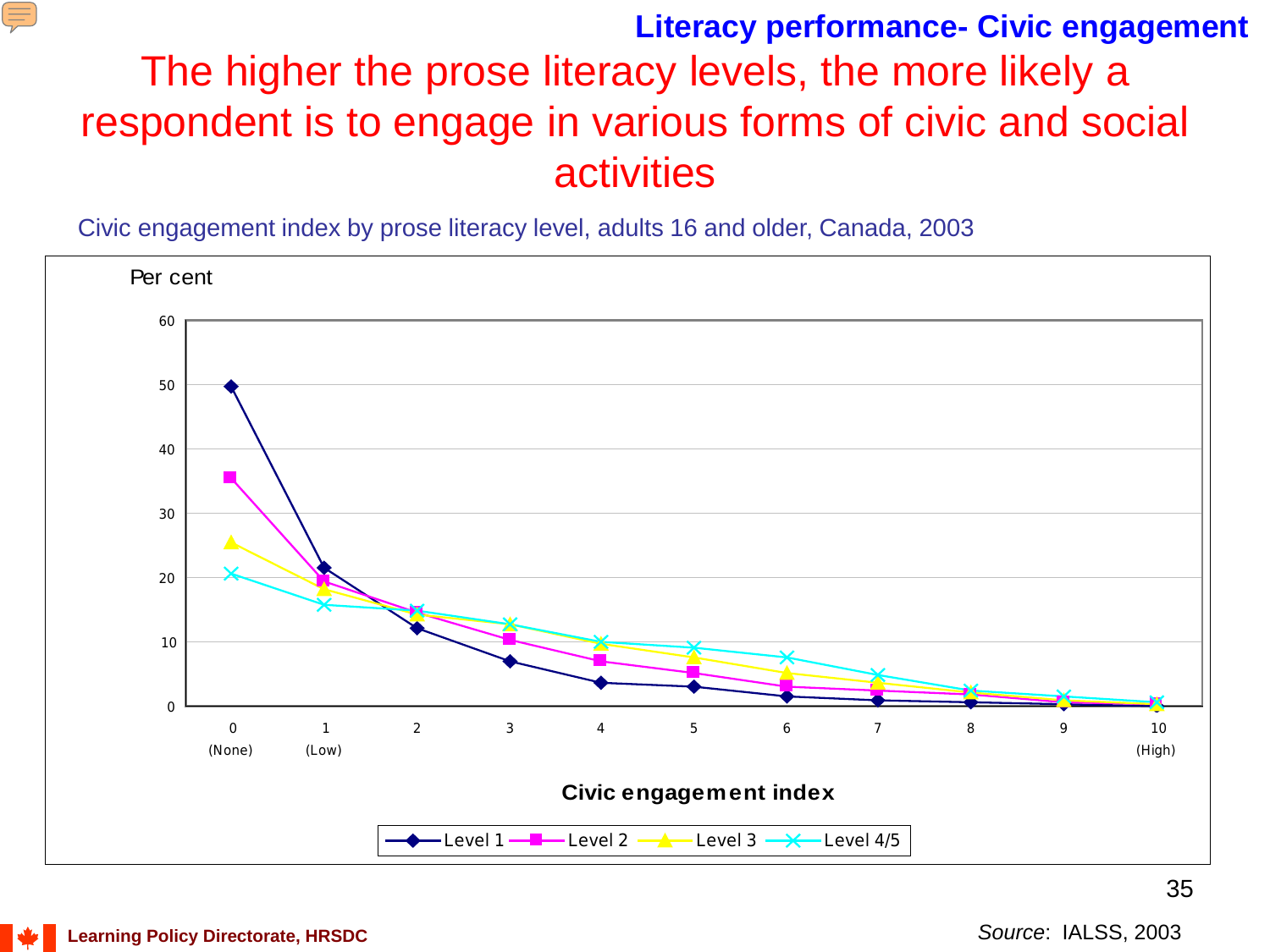![](_page_35_Picture_0.jpeg)

**Literacy performance- Civic engagement**

# There is a positive relationship between prose literacy and civic engagement

Civic engagement index by prose literacy level, population aged 16 and older, Canada, 2003

![](_page_35_Figure_4.jpeg)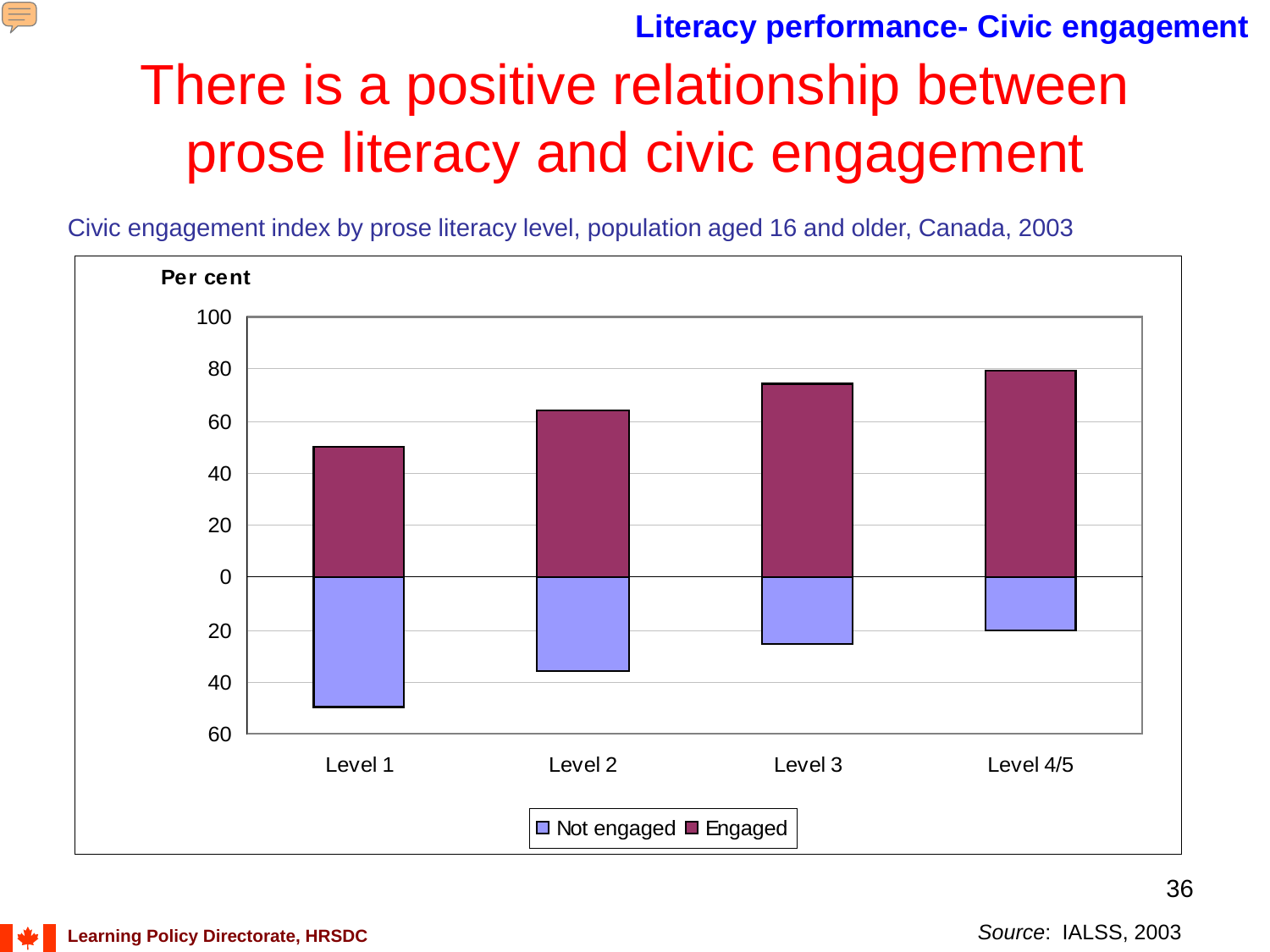#### E

#### **Literacy performance- Health**

## Generally, in most jurisdictions, 16 to 65 year-olds in poor health have the lowest average document literacy scores

Physical Component Summary (PCS) scores by mean document literacy proficiency by age groups, Canada and regions, 2003

![](_page_36_Figure_4.jpeg)

Note : Orders the provinces and territories by the size of the difference in average document literacy between those in poor health and those in excellent health.

**Learning Policy Directorate, HRSDC**

*Source*: IALSS, 2003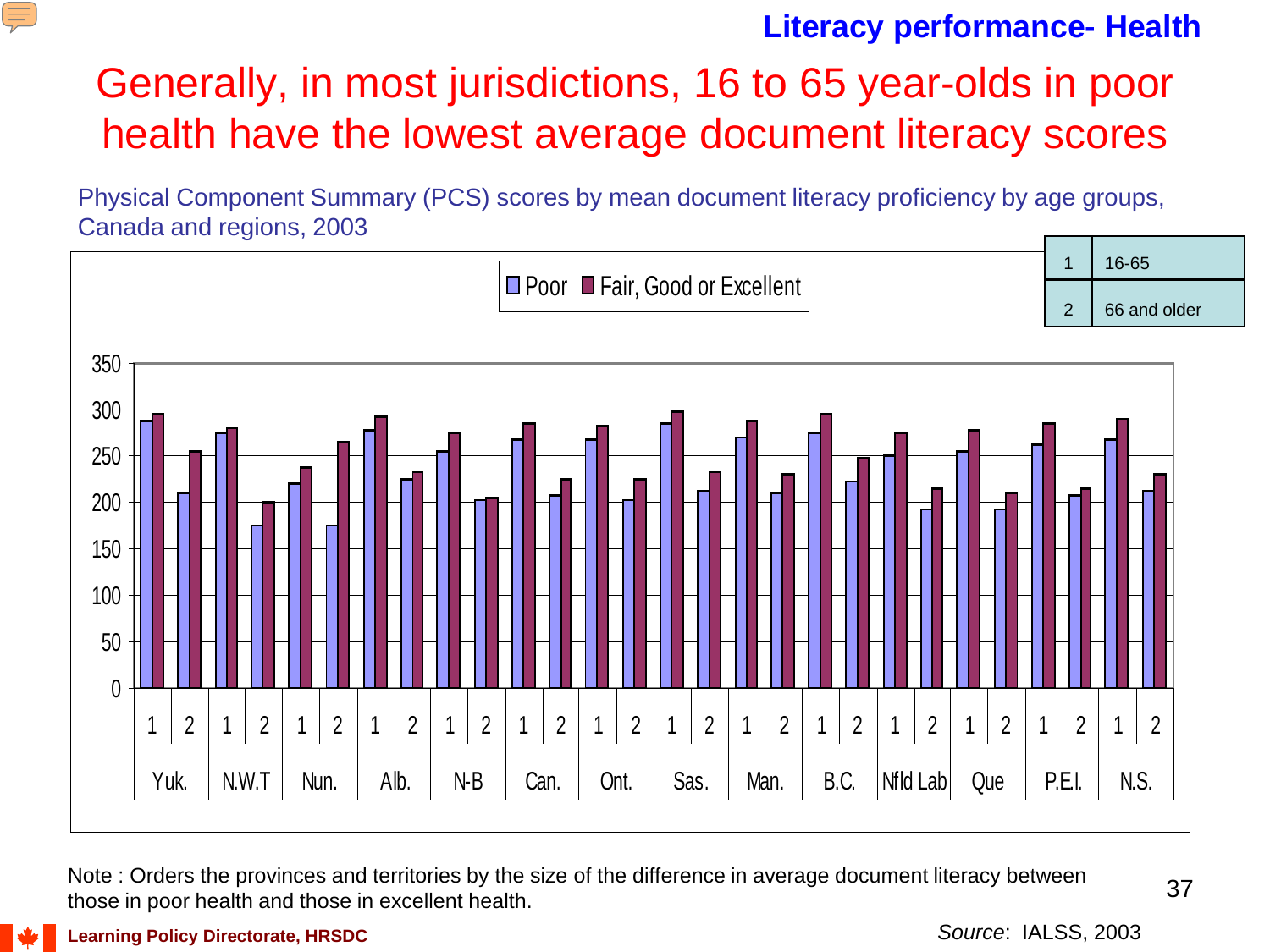## **Conclusions**

- **In Canada, irrespective of the domain assessed, those who are employed have average proficiency scores higher than those who are either unemployed or who are not in the labour force**
- **About 62 per cent of employed Canadians have average document literacy scores at Level 3 or above. In contrast, over half of unemployed Canadians have document literacy scores below Level 3**
- **Among those at levels 1 and 2 of prose literacy, about 850,000 are unemployed and 5.9 million are employed**
- **A majority of knowledge experts, over 80%, score at Level 3 or higher in literacy and numeracy compared to just over 40 % of those in services or goods production occupations**
- **Workers in knowledge-related occupations tend to engage more often in writing at work than do low-skill information, services and goods production workers**
- **In Canada and in all regions, in the nine industries analysed, at least 1 in 10 workers scored at level 4/5 in prose literacy, document literacy and numeracy**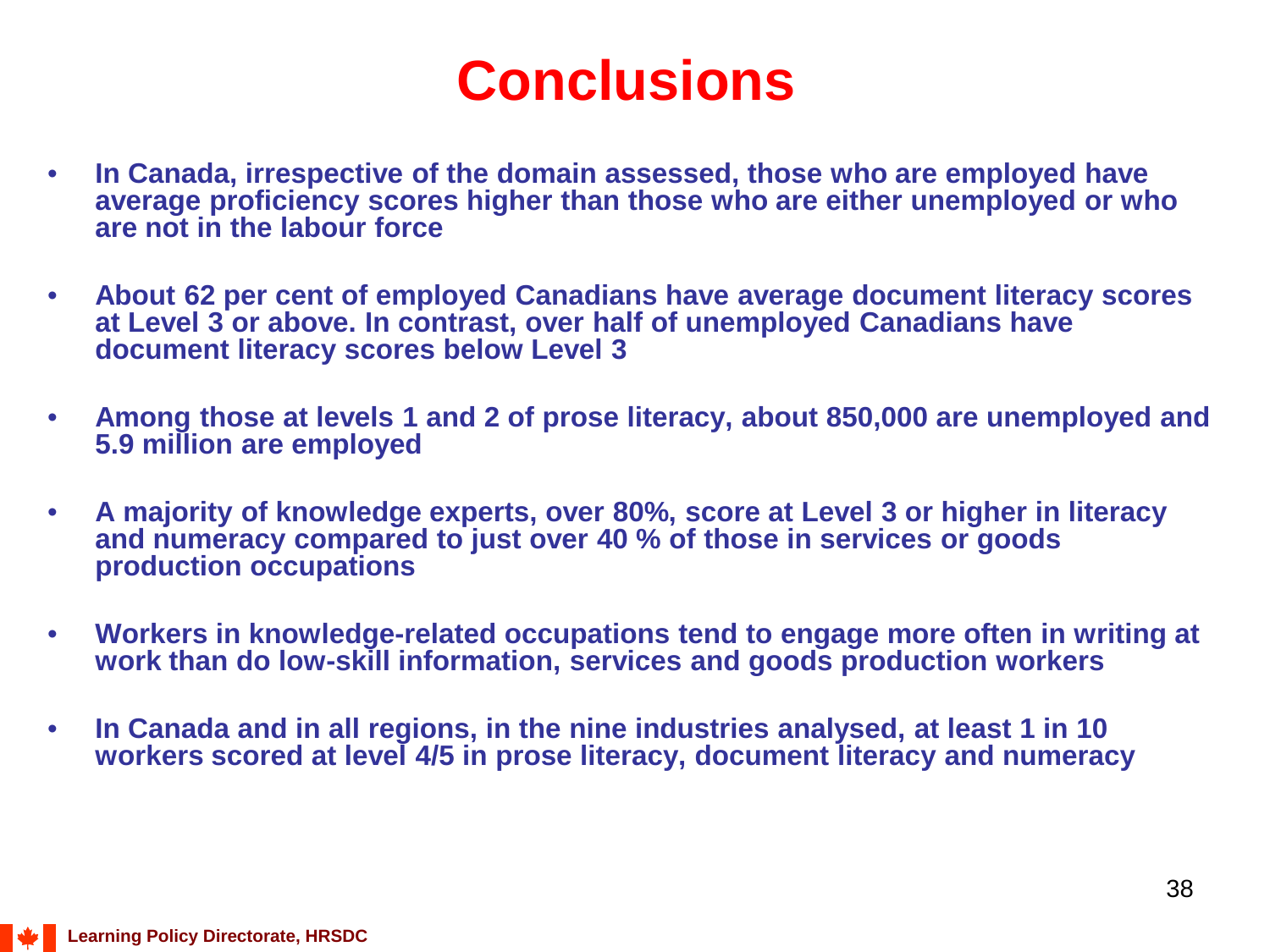## **Conclusions**

- **Knowledge intensive sectors hire workers with higher average scores in the four domains**
- **Two industries, knowledge-intensive market service and public administration, defence, education and health have 1 in 4 workers at the highest levels of prose literacy, document literacy and numeracy (Levels 4/5)**
- **Those with higher average scores earn more. Among workers earning less than \$20,000 annually roughly one in two men and women have Level 1 prose literacy proficiency. Among those earning \$60,000 or more, a significantly lower percentage of women (8.5%) have level 1 prose literacy proficiency compared to men (25.4%).**
- **In most jurisdictions, about 50% of the population 16-65 participated in adult learning activities in the preceding year**
- **The participation in adult education and learning activities varies by literacy proficiency levels in all provinces and territories. Participation rates among those with level 1 proficiency in prose literacy is 20.8% compared to about 70% among those at level 4/5.**